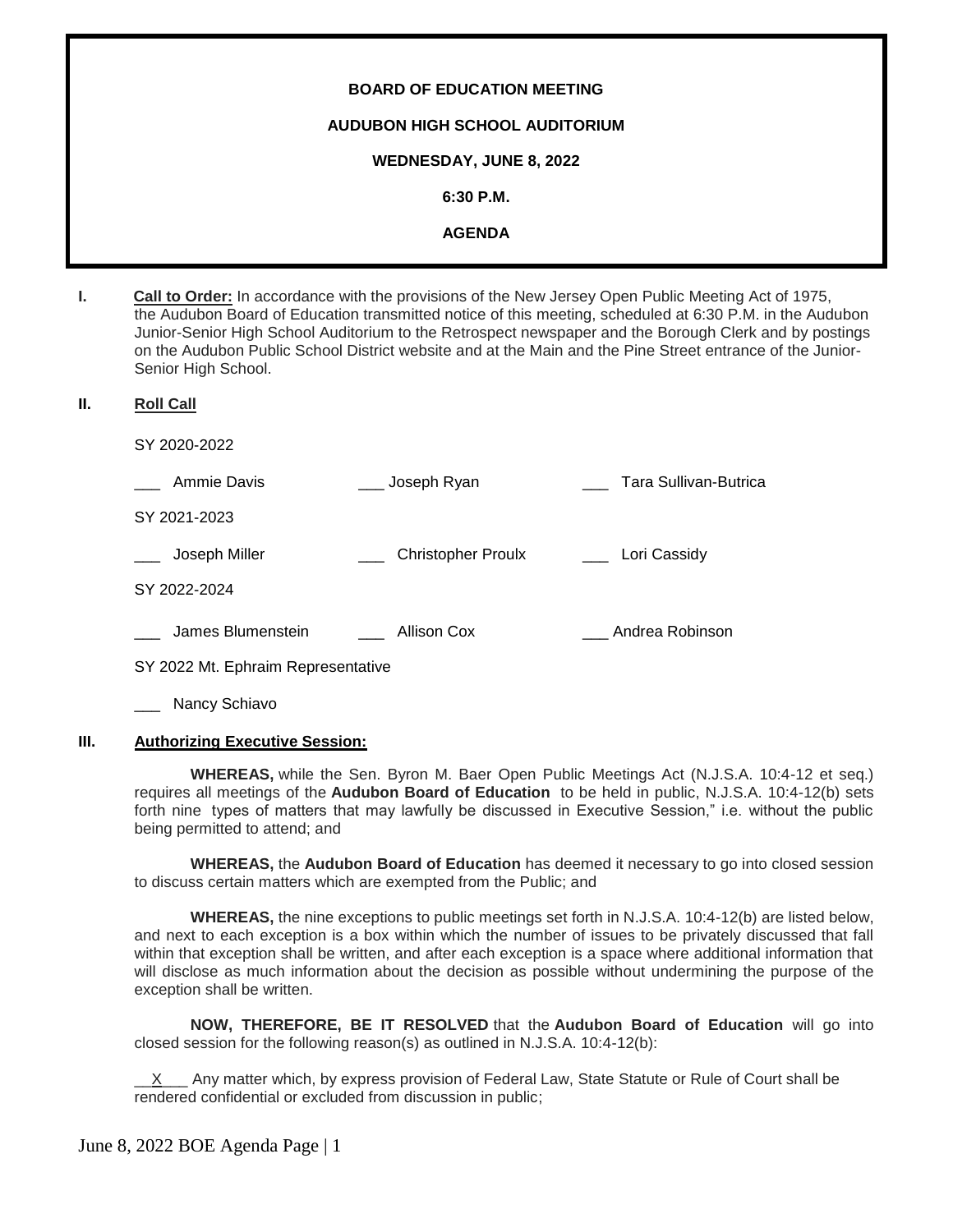\_\_\_\_\_\_ Any matter in which the release of information would impair a right to receive funds from the federal government;

 X Any material the disclosure of which constitutes an unwarranted invasion of individual privacy such as any records, data, reports, recommendations, or other personal material of any educational, training, social service, medical, health, custodial, child protection, rehabilitation, legal defense, welfare, housing, relocation, insurance and similar program or institution operated by a public body pertaining to any specific individual admitted to or served by such institution or program, including but not limited to information relative to the individual's personal and family circumstances, and any material pertaining to admission, discharge, treatment, progress or condition of nay individual, unless the individual concerned (or, in the case of a minor or incompetent, his guardian) shall request in writing that the same be disclosed publically;

Any collective bargaining agreement, or the terms and conditions of which are proposed for inclusion in any collective bargaining agreement, including the negotiation of terms and conditions with employees or representatives of employees of the public body

\_\_\_\_\_ Any matter involving the purchase lease or acquisition of real property with public funds, the setting of bank rates or investment of public funds where it could adversely affect the public interest if discussion of such matters were disclosed;

Any tactics and techniques utilized in protecting the safety and property of the public provided that their disclosure could impair such protection;

 $X$  Any investigations of violations or possible violations of the law;

\_\_\_\_\_\_ Any pending or anticipated litigation or contract negotiation in which the public body is or may become a party. Any matters falling within the attorney-client privilege, to the extent that confidentiality is required in order for the attorney to exercise his ethical duties as a lawyer;

 $X$  Any matter involving the employment, appointment, termination of employment, terms and conditions of employment, evaluation of the performance, promotion or disciplining of any specific prospective public officer or employee or current public officer or employee employed or appointed by the public body, unless all individual employees or appointees whose rights could be adversely affected request in writing that such matter or matters be discussed at a public; Specifically the evaluation of the Superintendent

Any deliberation of a public body occurring after a public hearing that may result in the imposition of a specific civil penalty upon the responding party or the suspension or loss of a license or permit belonging to the responding party as a result of an act of omission for which the responding party bears responsibility;

**WHEREAS,** the length of the Executive Session is undetermined; however, the **Audubon Board of Education** will make every attempt to estimate the time of the session prior to convening the session after which the public meeting shall reconvene and the **Audubon Board of Education** will proceed with business.

**NOW, THEREFORE, BE IT RESOLVED,** that the **Audubon Board of Education** will go into Executive Session for only the above stated reasons;

**BE IT FURTHER RESOLVED** that the **Audubon Board of Education** hereby declares that its discussion of the aforementioned subject(s) may be made public at a time when the **Audubon Board of Education** attorney advises that the disclosure of the discussion will not detrimentally affect any right, interest or duty of the school district or any other entity with respect to said discussion.

**BE IT FURTHER RESOLVED** that the **Board of Education**, for the aforementioned reasons, hereby declares that the public is excluded from the portion of the meeting during which the above discussion shall take place and hereby directs the board secretary to take the appropriate action to effectuate the terms of this resolution.

1. Motion to move the Board of Education, by Resolution, adjourn into Executive Session from which the general public will be excluded to discuss school matters. The results of this session will be made public immediately after or as soon thereafter as a decision is reached.

June 8, 2022 BOE Agenda Page | 2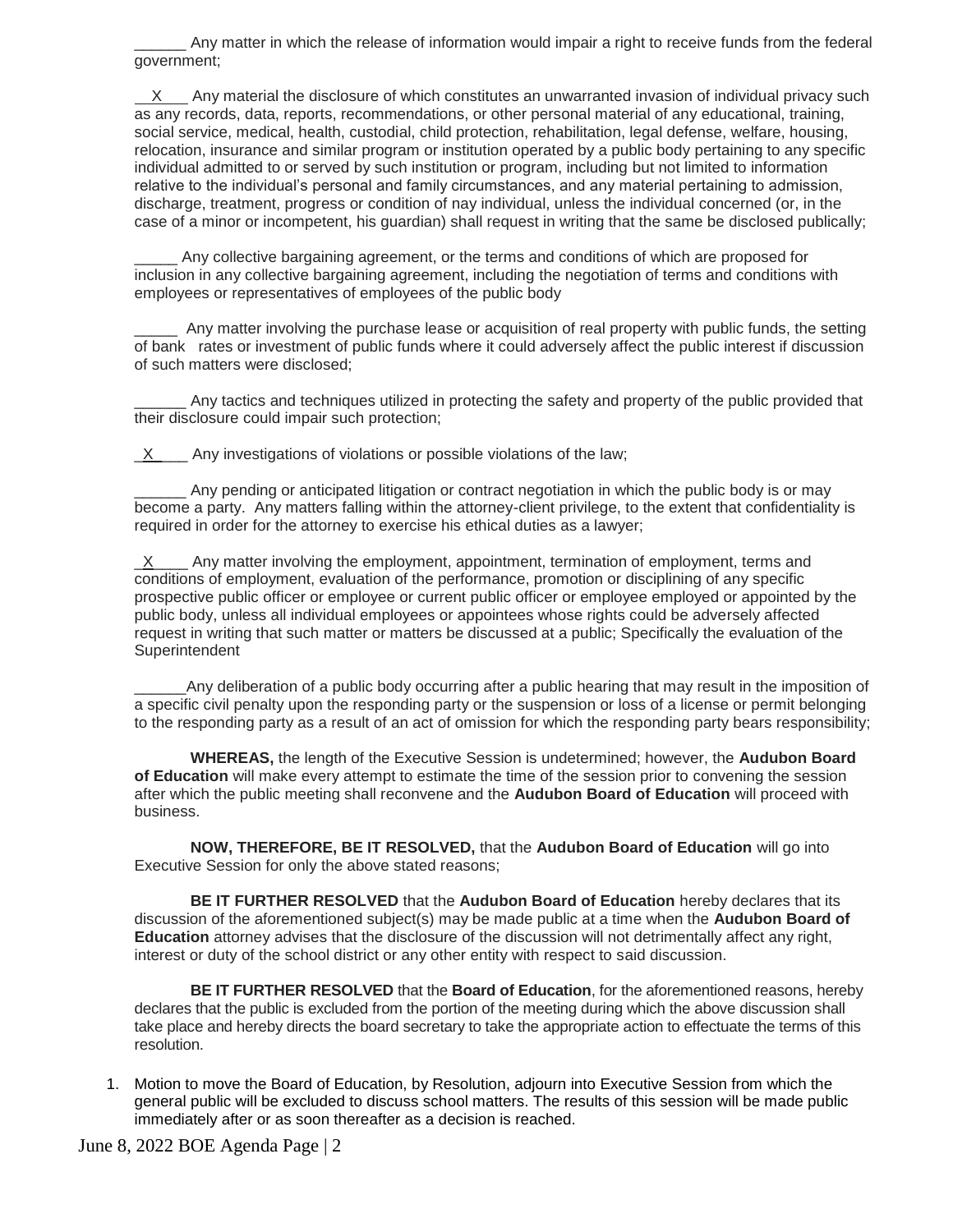|       | Time: ____________                                                                                                                                        | Voice Count: __________________                                                                                                                                                                                                                                                                                                                                                                                                                                                                                                                                                                                                                                                           |                                                                                           |
|-------|-----------------------------------------------------------------------------------------------------------------------------------------------------------|-------------------------------------------------------------------------------------------------------------------------------------------------------------------------------------------------------------------------------------------------------------------------------------------------------------------------------------------------------------------------------------------------------------------------------------------------------------------------------------------------------------------------------------------------------------------------------------------------------------------------------------------------------------------------------------------|-------------------------------------------------------------------------------------------|
| 2.    | Motion to reconvene the Board of Education, by Resolution.                                                                                                |                                                                                                                                                                                                                                                                                                                                                                                                                                                                                                                                                                                                                                                                                           |                                                                                           |
|       |                                                                                                                                                           |                                                                                                                                                                                                                                                                                                                                                                                                                                                                                                                                                                                                                                                                                           |                                                                                           |
|       | Time: ____________                                                                                                                                        | Voice Count: _________________                                                                                                                                                                                                                                                                                                                                                                                                                                                                                                                                                                                                                                                            |                                                                                           |
| IV.   | <b>Call Meeting to Order</b>                                                                                                                              |                                                                                                                                                                                                                                                                                                                                                                                                                                                                                                                                                                                                                                                                                           |                                                                                           |
| ۷.    | <b>Flag Salute</b>                                                                                                                                        |                                                                                                                                                                                                                                                                                                                                                                                                                                                                                                                                                                                                                                                                                           |                                                                                           |
| VI.   | <b>Student Council Report:</b>                                                                                                                            | Natalie Sylvester, President<br>Leah Grim, Vice-President                                                                                                                                                                                                                                                                                                                                                                                                                                                                                                                                                                                                                                 |                                                                                           |
| VII.  | <b>Spotlight Program:</b><br>STUDENTS OF THE MONTH FOR MAY 2022:                                                                                          | THE AUDUBON BOARD OF EDUCATION SPOTLIGHT PROGRAM RECOGNIZES THE FOLLOWING                                                                                                                                                                                                                                                                                                                                                                                                                                                                                                                                                                                                                 |                                                                                           |
|       | <b>Pre-Kindergarten</b>                                                                                                                                   | <b>Kindergarten</b><br><b>Antonio Cifelli</b>                                                                                                                                                                                                                                                                                                                                                                                                                                                                                                                                                                                                                                             | <b>Grade One</b><br><b>Paul Harstein</b>                                                  |
|       | <b>Grade Two</b><br><b>Ciaran Kelly</b>                                                                                                                   | <b>Grade Three</b><br><b>Addison Sylvester</b>                                                                                                                                                                                                                                                                                                                                                                                                                                                                                                                                                                                                                                            | <b>Grade Four</b><br>Julia DiCiano                                                        |
|       | <b>Grade Five</b><br><b>Acen Bantle</b>                                                                                                                   | <b>Grade Six</b><br><b>Lucas Lamancusa</b>                                                                                                                                                                                                                                                                                                                                                                                                                                                                                                                                                                                                                                                | <b>Grade Seven</b><br>Morgan Wiltsey                                                      |
|       | <b>Grade Eight</b><br>Lauren Seybold                                                                                                                      | <b>Freshman Class</b><br>Angela Oliver                                                                                                                                                                                                                                                                                                                                                                                                                                                                                                                                                                                                                                                    | <b>Sophomore Class</b><br>Kira Collins, Nadia Cruz                                        |
|       | <b>Junior Class</b><br><b>Caroline Hauser</b>                                                                                                             | <b>Senior Class</b><br>Kathryn Brook                                                                                                                                                                                                                                                                                                                                                                                                                                                                                                                                                                                                                                                      |                                                                                           |
| VIII. | <b>Recognition of Retirees:</b>                                                                                                                           | Robert Buchs, AHS Principal 1987-2021, presented by Ms. Kelly Reising<br>Patricia Coyle, Administrative Assistant 1999-2022, presented by Ms. Noelle Bisinger<br>Luanne Cross, Administrative Assistant 2000-2022, presented by Mr. John McMichael<br>Beth Evans-Crosby, Teacher of Special Education 1995-2022, presented by Ms. Noelle Bisinger<br>Lester Jones, Custodial/Maintenance 2004-2022, presented by Mr. Harry Rutter<br>Barbara McNulty, Paraprofessional 1991-2022, presented by Ms. Kelly Reising<br>Joan Nolan, Administrative Assistant 1983-2021, presented by Mrs. Barbra Ledyard<br>Judy Ottiano - Teacher of Visual Arts 1984-2022, presented by Ms. Bonnie Smeltzer |                                                                                           |
| IX.   | Janelle Mueller, Teacher of Visual Art<br>Students:<br>Muhammad Arif<br>Jess Borman<br><b>Francis Cornwell</b><br>Saniahmarie Frazier<br>Jacob Hendershot | Monster Mash Up Recognition, presented by Principal Barbra Ledyard<br>Audubon Junior Senior High School, What's Art About?<br><b>Lilly Arthur</b><br>Gio Cavacini<br>Nicholas Cristino<br>Alex Guzman<br>Ricky Henderson                                                                                                                                                                                                                                                                                                                                                                                                                                                                  | Jada Blake<br><b>Gabriel Colon</b><br><b>Ryan Doughty</b><br>Mike Helvig<br>Cecelia Hibbs |
|       | Brayden Kileen<br>Sean McCarrin<br>Stephen Pepe                                                                                                           | Dom Kugler<br><b>Brianna McCormack</b><br>Zay Pinkney                                                                                                                                                                                                                                                                                                                                                                                                                                                                                                                                                                                                                                     | <b>Brayden Lewis</b><br>Dana Medlar<br>Giovanni Quarles                                   |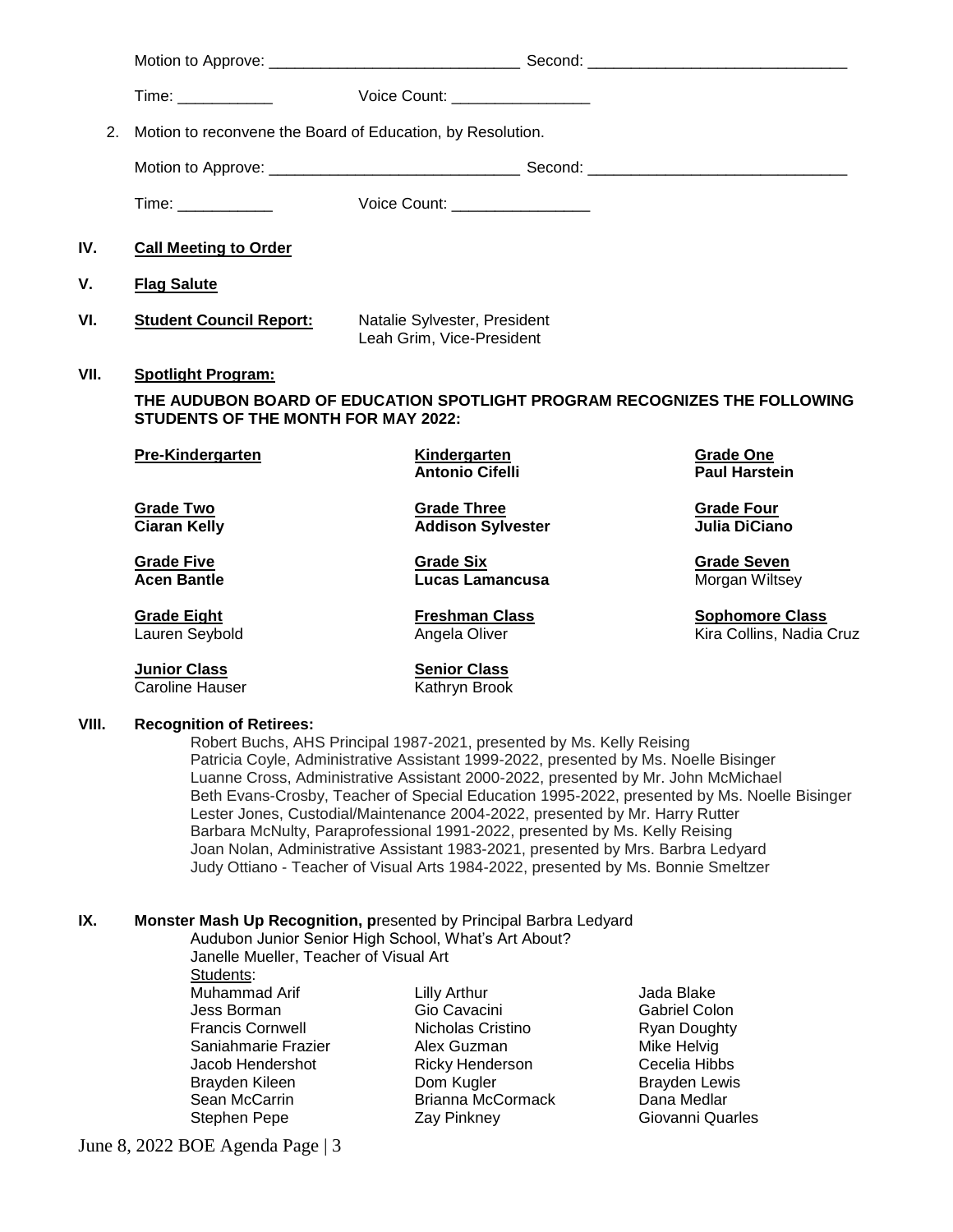| Ryan Rittner<br>Jason Rushworth     | Jazzmyn Rivera<br>Abby Russel | Jay Rodriguez<br>Jimmy Savateri |
|-------------------------------------|-------------------------------|---------------------------------|
| <b>Chris Scott</b>                  | May Simeone                   | <b>Andrew Trow</b>              |
| Mike VanDexter                      | <b>Tyler Wells</b>            | <b>Brandon Wilson</b>           |
| Logan Wilson                        | Cassie Wright                 |                                 |
| <b>Haviland Avenue Art Club</b>     |                               |                                 |
| Jillian Long, Teacher of Visual Art |                               |                                 |
| Students:                           |                               |                                 |
| Finn Baker                          | Milania Bender                | Gabrielle Blauvelt-DiPatri      |
| James Borzotta                      | Vivienne Cannon               | <b>Grady Crothers</b>           |
| Fiona Conahan                       | Alexandria D'Achille          | Josephine Delio                 |
| Oliver Depietropolo                 | Margaret Egan                 | Gavin Figueroa                  |
| <b>Emmett Gravante</b>              | James Gushue                  | John Haubois                    |
| <b>Grant Heller</b>                 | Lucy Henderson                | Quinn Johnson                   |
| Natalie Kemner                      | Lily Keyek                    | Talulah Leone                   |
| Asher Leusner                       | Juliet Levin                  | Livia McCrea                    |
| Henry Meacham                       | Dante Mustaccio               | Rosemary Polizzi                |
| Arielle Polonsky-Kane               | Zoey Severance                | <b>Juliette Sinn</b>            |
| Enzo Smarro                         | Olivia Tracy                  | Brianna Urbano                  |
| Rose Valenti                        | Olivia Von der Tann           | Sarah Watson                    |
| Adrian Williams                     | Verbana Wilson                |                                 |

**X. Audubon Junior-Senior High School Interact Club and Preschool Recognition,** presented by Principal Barbra Ledyard

Audubon Jr-Sr High School Interact Club Advisors: Larae Drinkhouse & Eileen Willis

Audubon Preschool Master Teacher: Silveria Mastalsz

Interact Student Members: Lindsey Ciurlino **Erin Connelly** Heaven Culbertson Jasmine Davies **Noah Davis** Khloe Hoguet<br>Allie Lougheed **Allie Lougheed** Emily McCutcheon Mary McGuire Allie Lougheed Emily McCutcheon<br>
Dana Medlar Audrey Mitros Dana Medlar **Michara Audrey Mitros** Isabella Repetto<br>Dominic Watkins **International Christina Whitfield** Ona Ugonna-Ufe

Ona Ugonna-Ufere

- **XI. National School of Character – Promising Practice Recognition,** presented by Mrs. Smeltzer and the Mansion Avenue Positive Behavioral Interventions and Support Team
- **XII. New Jersey Quality Single Accountability Continuum (NJQSAC) Presentation,**  by Superintendent Andrew Davis

QSAC May 2022 Placement Presentation

## **XIII. Approval of Board Minutes:**

1. Motion to approve the following minutes:

May 4, 2022 Public Session May 11, 2022 Public Session May 11, 2022 Executive Session May 25, 2022 Public Session May 25, 2022 Executive Session

Motion to Approve:  $\bullet$  Second:  $\bullet$  Second:  $\bullet$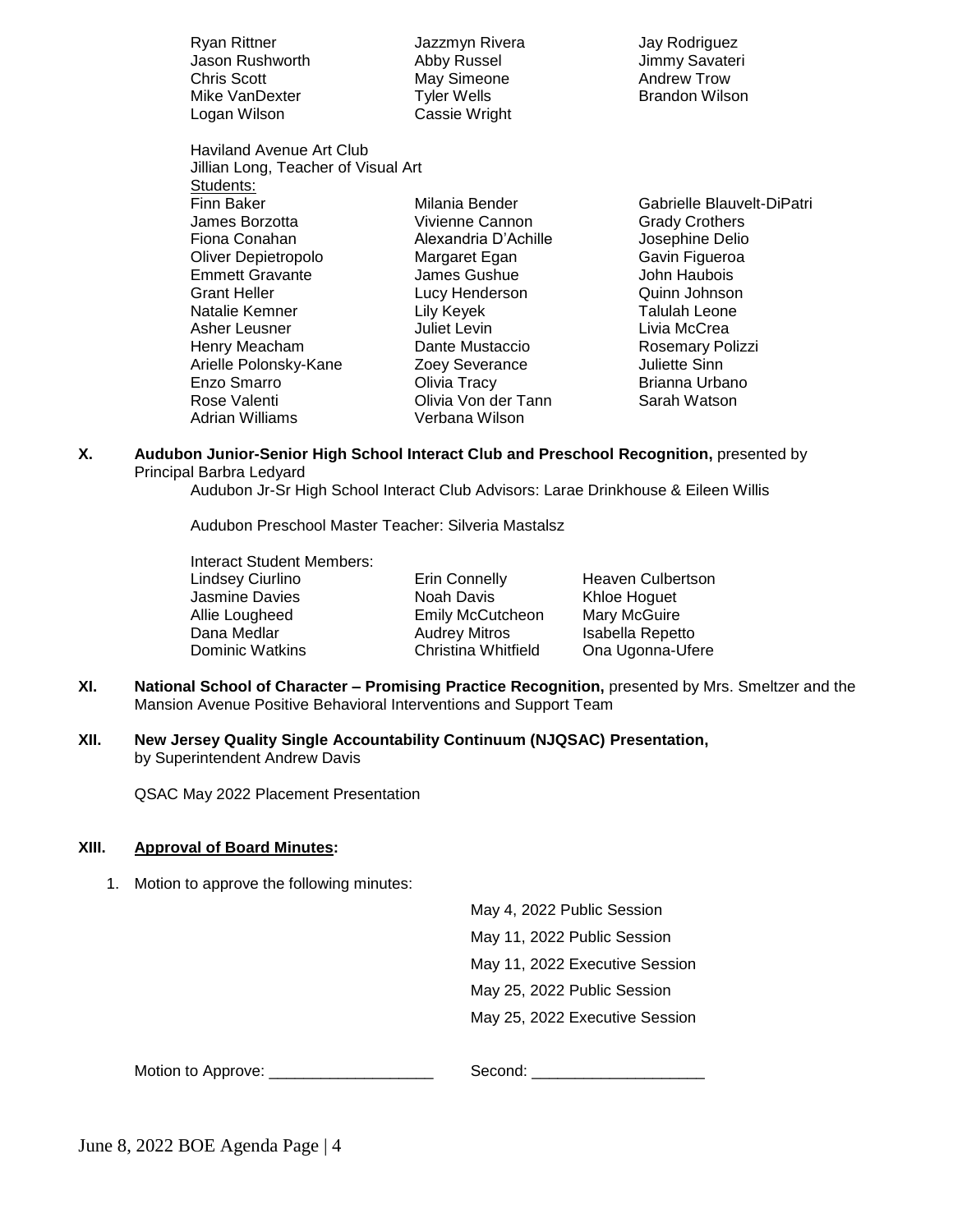# **Roll Call**

| Ammie Davis       | Joseph Ryan               | Tara Butrica    | _ Nancy Schiavo |
|-------------------|---------------------------|-----------------|-----------------|
| Joseph Miller     | <b>Christopher Proulx</b> | Lori Cassidy    |                 |
| James Blumenstein | Allison Cox               | Andrea Robinson |                 |

# **XIV. Participation:** (Agenda Items Only)

The Board of Education recognizes the value of public comment on educational issues and the importance of allowing members of the public to express themselves on school matters of community interest.

In order to permit the fair and orderly expression of such comment, the Board has set aside two portions of this Board meeting for public comment on any school or school district issue that a member of the public feels may be of interest to the residents of the school district.

For the first portion, public comments are invited on matters pertaining only to the agenda for tonight's meeting. For the second portion, public comments are invited on all matters pertaining to the school district.

Participants should announce their name, address, and any group they may represent, if applicable. The Board reserves the right to limit public discussion. Public discussion of a topic will be limited to fifteen (15) minutes, and individual speakers will be limited to three (3) minutes. No participant may speak more than once on the same topic until all others who wish to speak on that topic have been heard. Reference bylaws #0167 of the Audubon Public Schools Board of Education Manual.

The Board uses the public comment period as an opportunity to listen to citizen. Not all issues brought to a Board meeting will be resolved at that particular meeting. Complaints stated or actions requested by the public may be taken under advisement by the Board for investigation, discussion, actions, or disposition at a later date or time. The public comments sessions are an opportunity for citizens to share their opinions and remarks with the Board; it is not a question and answer session. The Board may or may not respond to public comments at the time they are made and is under no obligation to do so.

The Board does not endorse public comments nor will the Board be held liable for comments made by members of the public. Any individuals who may be the subject of public comments, including district employees, shall retain all rights against defamation and slander according to the laws of New Jersey.

All motions are voted on by all members unless otherwise marked with a +.

## **XV. GOVERNANCE: Chairperson: Mr. Blumenstein – Committee Members: Ms. Butrica, Mr. Miller, Mr. Ryan and Alternate: Ms. Robinson**

# **Board of Education Goals**

- $\div$  To continue to provide equitable access to a rigorous curriculum while focusing on improving student achievement and decreasing the achievement gaps.
- $\div$  To maintain a cost-effective budget that provides for educational resources, supports a preventative maintenance program, and encourages and facilitates long-range facility improvements.
- $\cdot \cdot$  To foster a positive school climate and culture in order to positively impact student motivation, engagement, and achievement.
- 1. Motion to recognize receipt of and reporting of Audubon's status as a high performing school district as noted on the New Jersey Quality Single Accountability Continuum placement report.

## Audubon Interim NJQSAC Placement Letter

June 8, 2022 BOE Agenda Page | 5 Motion to Approve Item 1: \_\_\_\_\_\_\_\_\_\_\_\_\_\_\_\_\_\_\_ Second: \_\_\_\_\_\_\_\_\_\_\_\_\_\_\_\_\_\_\_\_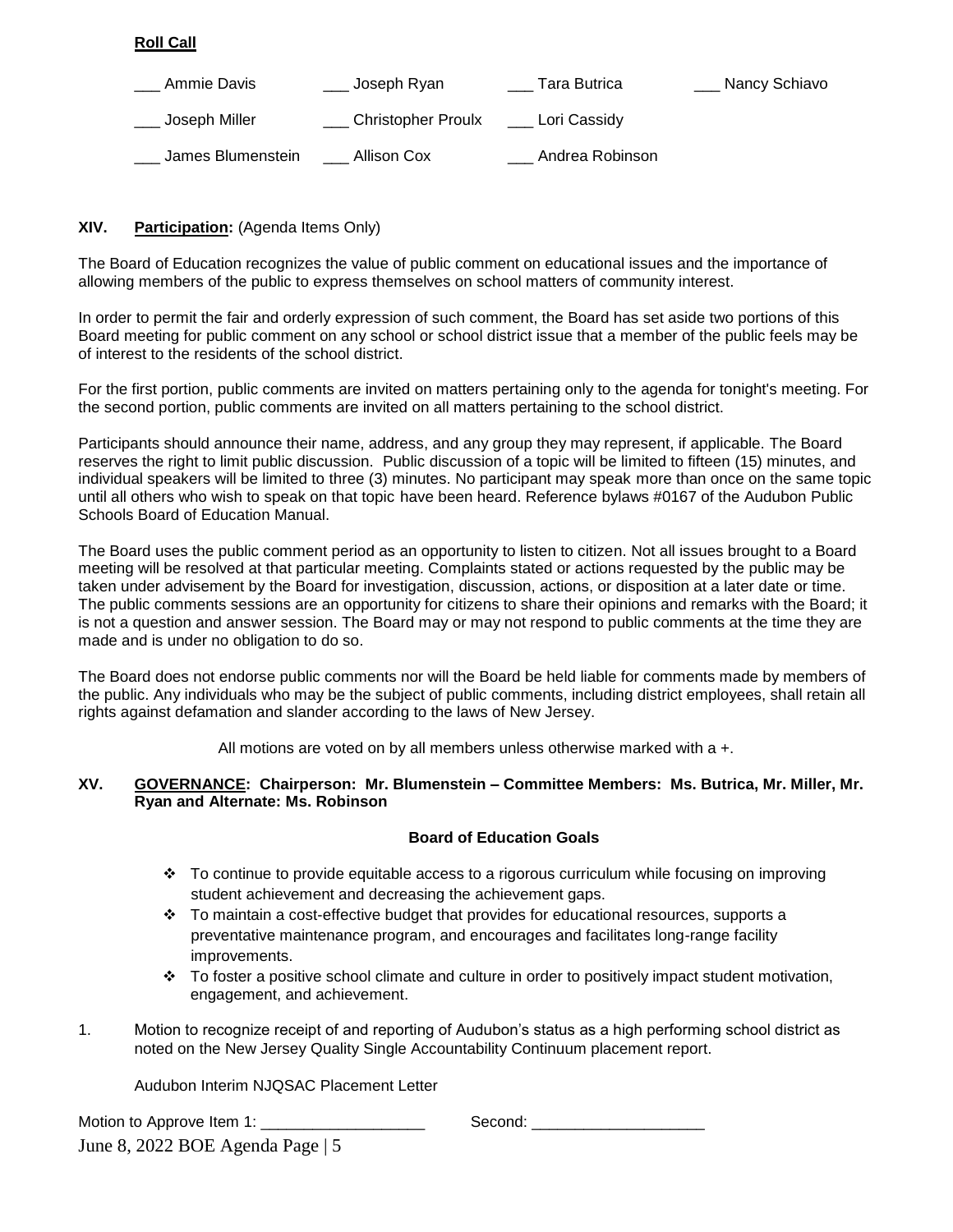# **Roll Call**

| Ammie Davis       | Joseph Ryan        | Tara Butrica    | Nancy Schiavo |
|-------------------|--------------------|-----------------|---------------|
| Joseph Miller     | Christopher Proulx | Lori Cassidy    |               |
| James Blumenstein | Allison Cox        | Andrea Robinson |               |

# **XVI. OPERATIONS: Chairperson: Mrs. Cox – Committee Members: Ms. Davis, Mr. Proulx, Mr. Ryan and Alternate: Mr. Miller**

## **Board of Education Goals**

- $\div$  To continue to provide equitable access to a rigorous curriculum while focusing on improving student achievement and decreasing the achievement gaps.
- $\cdot \cdot$  To maintain a cost-effective budget that provides for educational resources, supports a preventative maintenance program, and encourages and facilitates long-range facility improvements.
- $\cdot \cdot$  To foster a positive school climate and culture in order to positively impact student motivation, engagement, and achievement.
- 1. Board Secretary's Report in accordance with 18A: 17-36 and 18A: 17-9 for the month of April 2022. The Board Secretary certifies that no line item account has been over expended in violation of N.J.A.C. 6A: 23A – 16.10 (c) 3 and that sufficient funds are available to meet the district's financial obligations for the remainder of the fiscal year.

April Board Secretary's Report

2. Cash Reconciliation Report in accordance with 18A:17-36 and 18A:17-9 for the month of April 2022. The Cash Reconciliation Report and Secretary's reports are in agreement for the month of April 2022.

April Cash Reconciliation Report

- 3.Board Secretary in accordance with N.J.A.C. 6A:23A 16.10 (c) 2 certifies that there are no changes in anticipated revenue amounts or revenue sources.
- 4. Board of Education Certification pursuant to N.J.A.C. 6A:23A 16.10 (c) 4 We certify that after review of the secretary's monthly financial report (appropriations section) and upon consultation with the appropriate district officials, that to the best of our knowledge no major accounts or fund has been over expended in violation of N.J.A.C. 6A:23A – 16.10 (b) and that sufficient funds are available to meet the district's financial obligations for the remainder of the fiscal year.
- 5. Motion to approve line item transfers for the month of April 2022.

April Transfers

6. Motion to approve the bills payable list for June 2022 in the amount of \$417,740.21 when certified.

June Bill List

7. Motion to acknowledge Safety conducted in the District Schools:

#### **Audubon Park Preschool**

| May 9, 2022 | <b>Evacuation Drill</b> |
|-------------|-------------------------|
|             |                         |

May 27, 2022 Fire Drill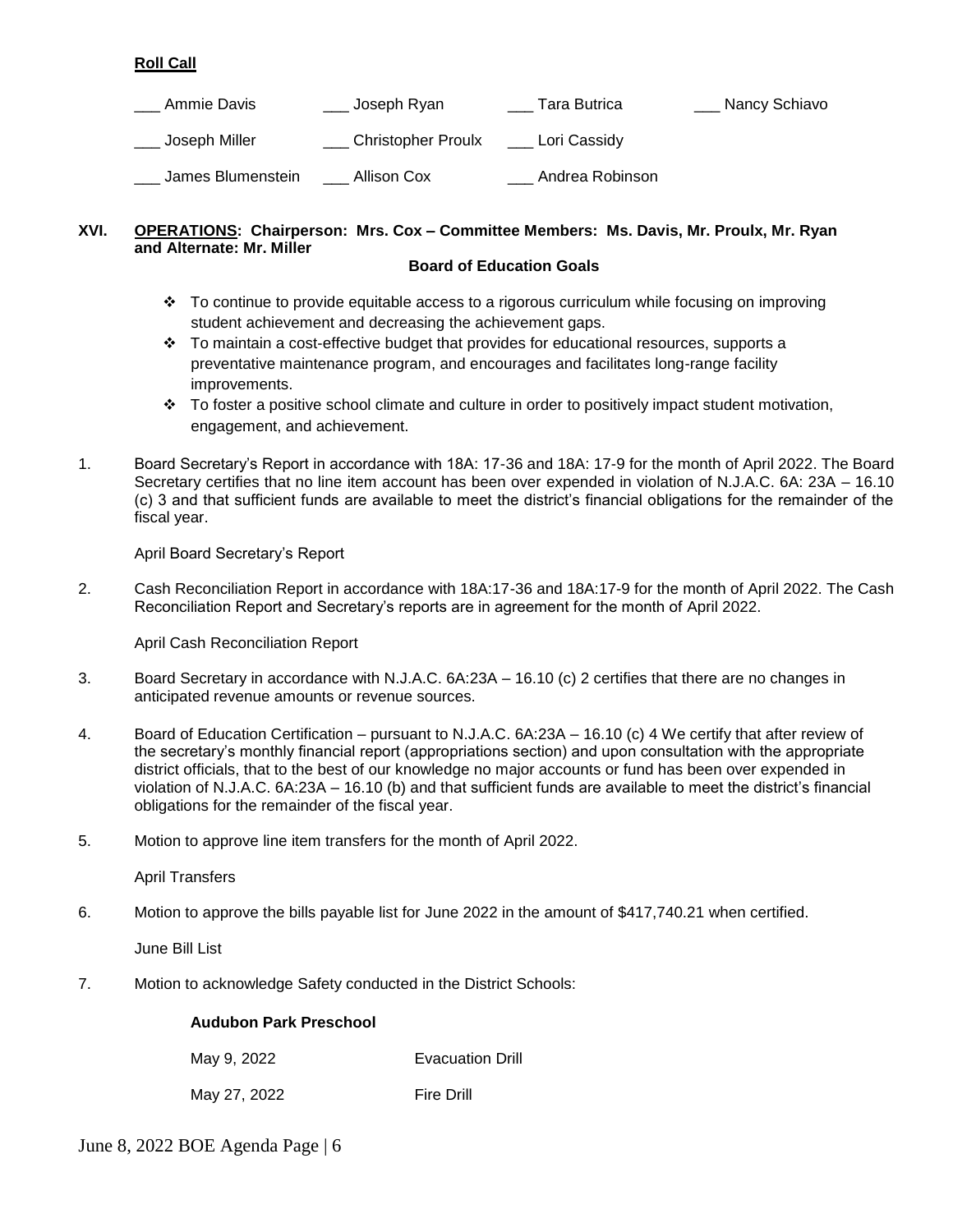## **Haviland Avenue School**

| May 4, 2022                  | <b>Fire Drill</b>       |
|------------------------------|-------------------------|
| May 31, 2022                 | Shelter in Place        |
| <b>Mansion Avenue School</b> |                         |
| May 18, 2022                 | <b>Evacuation Drill</b> |
| May 26, 2022                 | <b>Fire Drill</b>       |
| <b>Audubon High School</b>   |                         |
| May 3, 2022                  | <b>Evacuation Drill</b> |
| May 31, 2022                 | <b>Fire Drill</b>       |

8. Motion to approve the schedule of taxes for the 2022-2023 school year to be remitted by the Borough of Audubon and paid accordingly to the Audubon School District.

| Date     | <b>General Fund</b> | <b>Debt Service</b> | Total           |
|----------|---------------------|---------------------|-----------------|
| 7/28/22  | \$1,057,325.00      | \$51,900.00         | \$1,109,225.00  |
| 8/28/22  | \$1,056,800.00      | \$349,062.00        | \$1,405,862.00  |
| 9/28/22  | \$1,056,800.00      |                     | \$1,056,800.00  |
| 10/28/22 | \$1,056,800.00      |                     | \$1,056,800.00  |
| 11/28/22 | \$1,056,800.00      |                     | \$1,056,800.00  |
| 12/28/22 | \$1,056,800.00      |                     | \$1,056,800.00  |
| 1/28/23  | \$1,056,800.00      | \$866,900.00        | \$1,923,700.00  |
| 2/28/23  | \$1,056,800.00      | \$367,433.00        | \$1,424,233.00  |
| 3/28/23  | \$1,056,800.00      |                     | \$1,056,800.00  |
| 4/28/23  | \$1,056,800.00      |                     | \$1,056,800.00  |
| 5/28/23  | \$1,056,800.00      |                     | \$1,056,800.00  |
| 6/28/23  | \$1,056,800.00      |                     | \$1,056,800.00  |
| Total    | \$12,682,125.00     | \$1,635,295.00      | \$14,317,420.00 |

9. Motion to approve the schedule of taxes for the 2022-2023 school year to be remitted by Audubon Park and paid accordingly to the Audubon School District.

| <b>Date</b> | <b>General Fund</b> | <b>Debt Service</b> | Total        |
|-------------|---------------------|---------------------|--------------|
| 7/28/22     | \$87,081.00         | \$9,587.00          | \$92,668.00  |
| 10/28/22    | \$87,081.00         |                     | \$87,081.00  |
| 1/28/23     | \$87,081.00         | \$10,092.00         | \$97,173.00  |
| 4/28/23     | \$87,081.00         |                     | \$87,081.00  |
| Total       | \$348,324.00        | \$19,679.00         | \$368,003.00 |

10. Motion to approve the following resolution:

#### **Resolution Authorizing the Transfer of Current Year Funds to Maintenance Reserve**

**WHEREAS**, N.J.S.A. 18A:21-2, N.J.S.A. 18A:7G-31 and N.J.S.A. 18A:7F-41(a) permits a Board of Education to establish and/or deposit into certain reserve accounts at year end, and

**WHEREAS**, the aforementioned statutes authorize procedures, under the authority of the Commissioner of Education, which permits a board of education to transfer unanticipated excess current revenue or unexpended appropriations into reserve accounts during the month of June by board resolution, and

**WHEREAS**, the **Audubon Board of Education** wishes to deposit current year general fund unanticipated revenue and unexpended line appropriations into a Maintenance Reserve account at year end, and

June 8, 2022 BOE Agenda Page | 7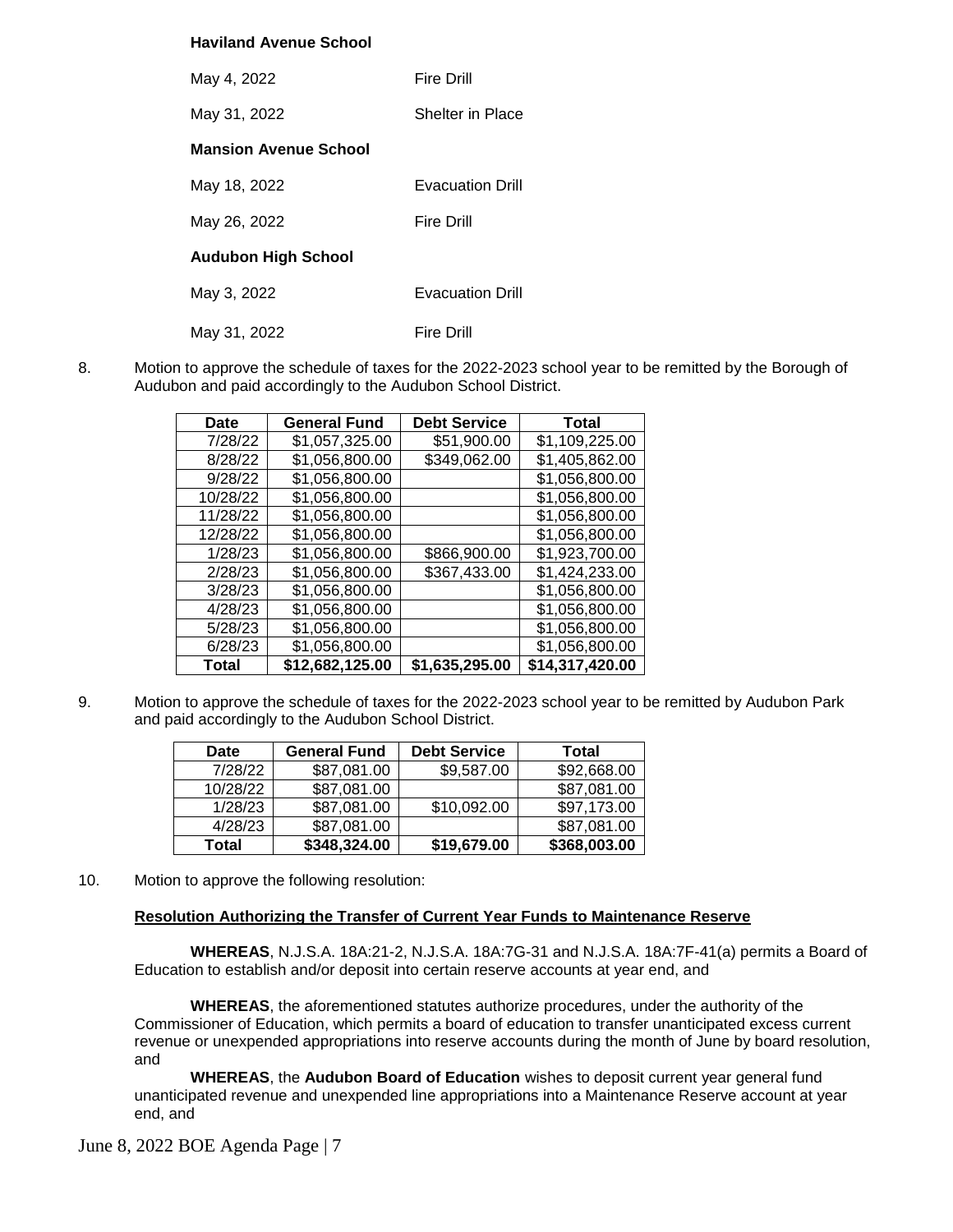**WHEREAS**, the **Audubon Board of Education** has determined that up to Five Hundred Thousand Dollars (\$500,000.00) may be available for such purpose of transfer,

**NOW THEREFORE BE IT RESOLVED** by the **Audubon Board of Education** that it hereby authorizes the district's School Business Administrator to make this transfer with all applicable laws and regulations.

11. Motion to approve the following resolution:

#### **Resolution Authorizing the Transfer of Current Year Funds to Capital Reserve**

**WHEREAS**, N.J.S.A. 18A:21-2, N.J.S.A. 18A:7G-31 and N.J.S.A. 18A:7F-41(a) permits a Board of Education to establish and/or deposit into certain reserve accounts at year end, and

**WHEREAS**, the aforementioned statutes authorize procedures, under the authority of the Commissioner of Education, which permits a board of education to transfer unanticipated excess current revenue or unexpended appropriations into reserve accounts during the month of June by board resolution, and

**WHEREAS**, the **Audubon Board of Education** wishes to deposit current year general fund unanticipated revenue and unexpended line appropriations into a Capital Reserve account at year end, and

**WHEREAS**, the **Audubon Board of Education** has determined that up to Five Hundred Thousand Dollars (\$500,000.00) may be available for such purpose of transfer,

**NOW THEREFORE BE IT RESOLVED** by the **Audubon Board of Education** that it hereby authorizes the district's School Business Administrator to make this transfer with all applicable laws and regulations.

12. Motion to approve the following resolution:

#### **Resolution Authorizing the Transfer of Current Year Funds to Emergency Reserve**

**WHEREAS**, N.J.A.C 6A23A-14.4 and permits a Board of Education to establish and/or deposit into certain reserve accounts at year end, and

**WHEREAS**, the aforementioned statutes authorize procedures, under the authority of the Commissioner of Education, which permits a board of education to transfer unanticipated excess current revenue or unexpended appropriations into reserve accounts during the month of June by board resolution, and

**WHEREAS**, the **Audubon Board of Education** wishes to deposit current year general fund unanticipated revenue and unexpended line appropriations into an Emergency Reserve account at year end, and

**WHEREAS**, the **Audubon Board of Education** has determined that up to Five Hundred Thousand Dollars (\$500,000.00) may be available for such purpose of transfer,

**NOW THEREFORE BE IT RESOLVED** by the **Audubon Board of Education** that it hereby authorizes the district's School Business Administrator to make this transfer with all applicable laws and regulations.

- 13. Motion to approve the Lead Testing Program Statement of Assurance for the 2021-2022 school year.
- 14. Motion to approve Brown and Brown Benefit Advisors as Student Accident Insurance Brokers for the 2022- 2023 school year.
- 15. Motion to approve Student Accident Coverage with Monarch Management Corporation for the 2022/2023 school year at an annual premium of \$25,698.00. No increase from 21/22 school year.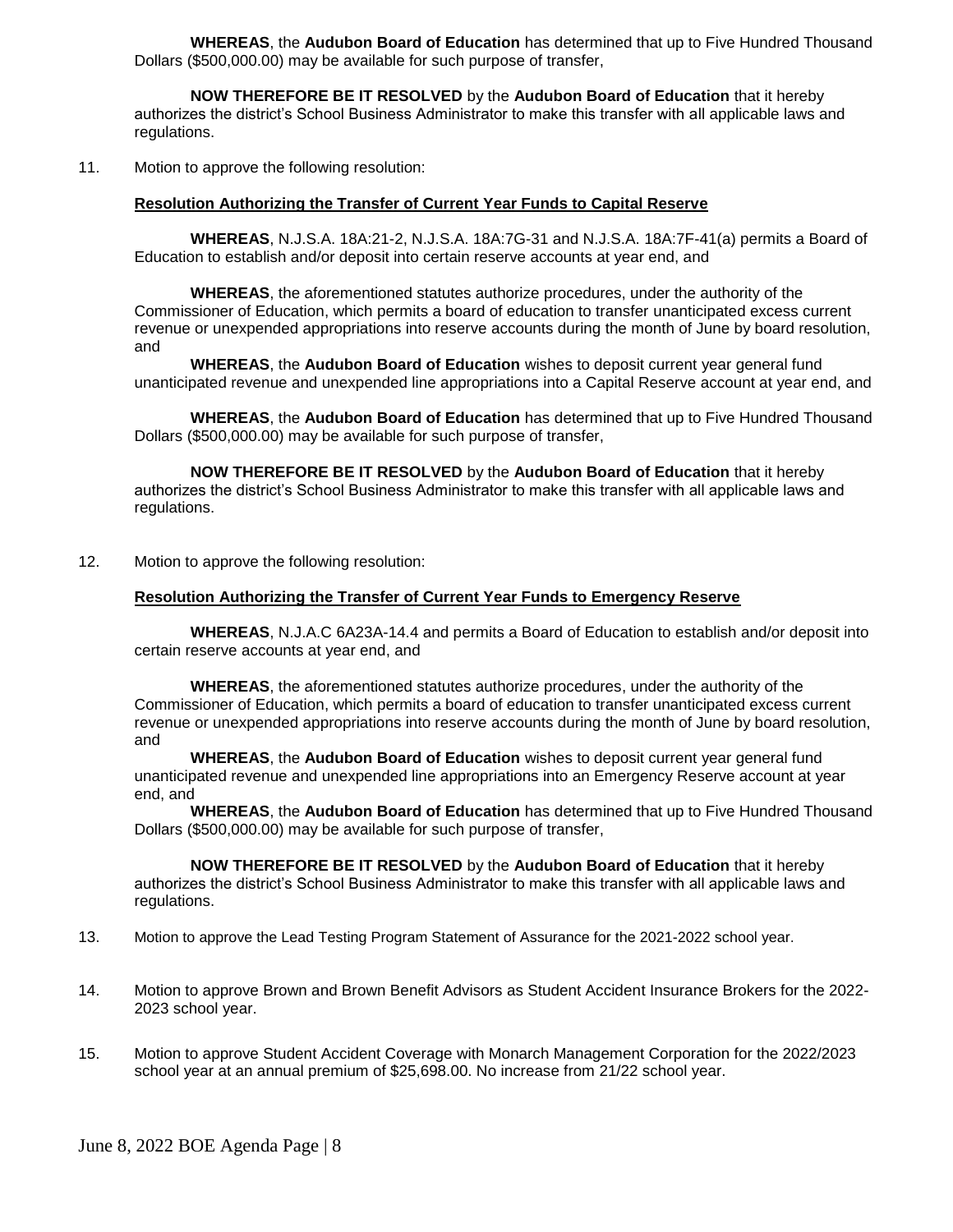- 16. Motion to approve granting authorization to the superintendent to offer any necessary employment contracts for the 2022-2023 school year to be ratified and affirmed at the next regularly scheduled meeting of the Board of Education.
- 17. Motion to approve the School Security Drill Statement of Assurance for the 2021-2022 school year.

School Security Drill Statement of Assurance

- 18. Motion to authorize Garrison Architects and Colliers Engineering Inc. to prepare bid package for resurfacing of the tennis courts and basketball courts at the Jr/Sr. High School, along with the drainage improvements and minor sidewalk repairs; and the resurfacing and fencing/drainage improvements to the playground area at Haviland Elementary School in accordance with the bond referendum passed on December 14, 2021.
- 19. Motion to approve the following resolution for adoption of Tort Claims Act Form

WHEREAS, the New Jersey Tort Claims Act, New Jersey Statutes 59:8-6, provides that a public entity may by rule or regulation adopt forms specifying information to be contained in claims filed against it or its employees under the act; and

WHEREAS, Audubon Public School District is a member of the Burlington County Insurance Pool Joint Insurance Fund, hereinafter "the JIF"; and

WHEREAS, the JIF has recommended that its members adopt a Tort Claims Act Form; and

WHEREAS, the proposed JIF Tort Claims Act Form is attached hereto as Exhibit A.

NOW, THEREFORE, upon motion duly made and seconded

BE IT RESOLVED, that the Board of Education of Audubon hereby adopts the use of that Tort Claims Act Form attached hereto as Exhibit A.

Exhibit A

20. For Board edification:

Pursuant to P.L. 2015, chapter 47 the Audubon Board of Education intents to receive, award or permit to expire the following contracts previously awarded by the Board of Education. These contracts are, and have been in full compliance with all State and Federal regulations; in particular, NJ Title 18A: 18, et. Seq. NJAC Chapter 6A:23A and Federal Procurement Regulations 2CFR Part 200, 317 et. Seq.

| <b>SERVICE</b>                                | <b>CONTRACTOR</b>           | <b>STATUS</b> |
|-----------------------------------------------|-----------------------------|---------------|
| <b>Board Solicitor</b>                        | Parker McCay                | Renewal       |
| <b>Board Auditor</b>                          | <b>Inverso and Stewart</b>  | Renewal       |
| <b>Architect of Record</b>                    | <b>Garrison Architects</b>  | Renewal       |
| <b>FSA Administrator</b>                      | AmeriFlex                   | Renewal       |
| Physician of Record                           | Dr. James Runfola           | Renewal       |
| Physician of Record                           | Rothman Institute           | Renewal       |
| Broker of Record (Liability Insurance)        | Hardenbergh Insurance Group | Renewal       |
| Broker of Record (Student Accident Insurance) | Brown and Brown             | Renewal       |

Motion to Approve Item(s) 1 through 20: \_\_\_\_\_\_\_\_\_\_\_\_\_\_\_\_\_\_\_ Second: \_\_\_\_\_\_\_\_\_\_\_\_\_\_\_\_\_\_\_\_

# **Roll Call**

\_\_\_ Ammie Davis \_\_\_ Joseph Ryan \_\_\_ Tara Butrica \_\_\_ Nancy Schiavo

\_ Joseph Miller \_\_\_\_\_\_\_\_ Christopher Proulx \_\_\_\_ Lori Cassidy

\_\_\_ James Blumenstein \_\_\_ Allison Cox \_\_\_ Andrea Robinson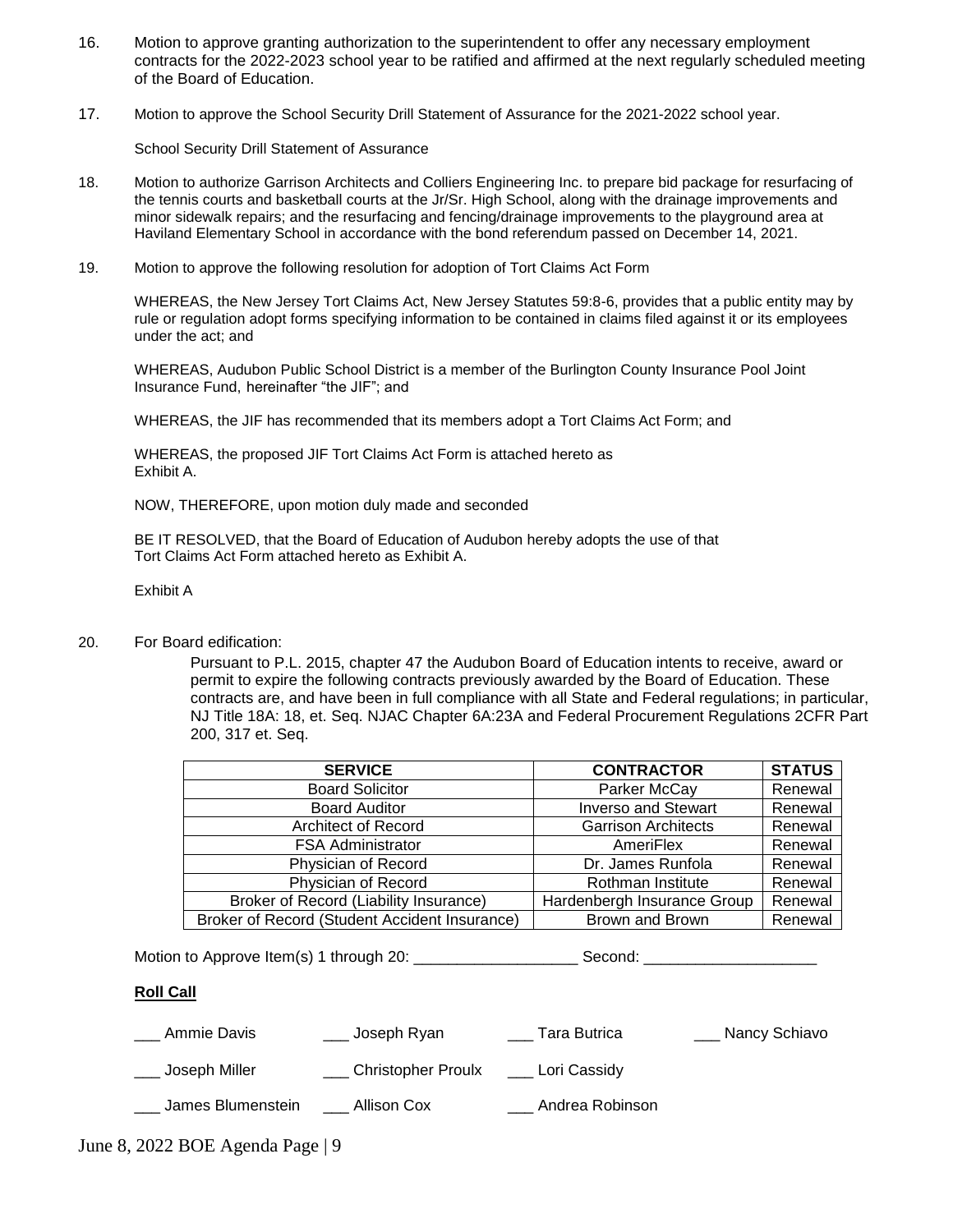## **XVII. EDUCATION: Chairperson: Ms. Schiavo - Committee Members: Mr. Blumenstein, Mr. Proulx, Ms. Robinson and Alternate: Ms. Cassidy**

## **Board of Education Goals**

- To continue to provide equitable access to a rigorous curriculum while focusing on improving student achievement and decreasing the achievement gaps.
- $\div$  To maintain a cost-effective budget that provides for educational resources, supports a preventative maintenance program, and encourages and facilitates long-range facility improvements.
- To foster a positive school climate and culture in order to positively impact student motivation, engagement, and achievement.
- 1. Motion to approve the issuance of written decisions affirming, rejecting, or modifying the Superintendent's determination in regard to incident(s) reported at the May 11, 2022 meeting of the Board of Education.

| School      | Incident Report Number | <b>Board Determination</b> |
|-------------|------------------------|----------------------------|
| AHS.        | 8565                   | HIB                        |
| AHS.        | 8606                   | Not HIB                    |
| <b>MAS</b>  | 8542                   | HIB                        |
| <b>HAS</b>  | N/A                    | N/A                        |
| <b>APPS</b> | N/A                    | N/A                        |

2. + Student Statistics June 1, 2022

| Date     | Audubon<br>Preschool | <b>Haviland Avenue</b> | <b>Mansion Avenue</b> | Audubon Jr./Sr.<br>HS | Out of District | Total |
|----------|----------------------|------------------------|-----------------------|-----------------------|-----------------|-------|
| 6/1/2022 | 27                   | 246                    | 358                   | 778                   | 21              | 1,430 |
| 5/1/2022 | 28                   | 246                    | 359                   | 782                   | 21              | 1,436 |
| 6/1/2021 | N/A                  | 247                    | 370                   | 802                   | 21              | 1,440 |

#### 3. **Approval of Attendance at Conferences and Workshops for the 2021-2022 School Year**

 **WHEREAS**, certain **Audubon Public School District employees** have requested authorization to attend the conference(s)/Workshop(s) listed below, and

**WHEREAS**, the attendance of each employee at the specified conference/workshop is educationally necessary, fiscally prudent and 1) directly related to and within the scope of the employee's current responsibilities and the **District's Professional Learning Plan**, and 2) critical to the instructional needs of the District or furthers the efficient operation of the District;

**NOW, THEREFORE BE IT RESOLVED**, that the **Audubon Board of Education** authorizes the attendance of the employees at the specified conferences/workshops listed below, and be it

**FURTHER RESOLVED**, that the **Board** hereby determines that the estimated expenses related to the authorized travel listed below are justified and

**THEREFORE**, authorizes payment of any registration fees and statutorily authorized travel expenditures to the designated employees, not to exceed District budgetary limitations and to be in accordance with the provisions of *N.J.S.A. 18A:11-12*, the District's travel policy and procedures, State travel payment guidelines established by the Department of Treasury in NJOMB circular letter 08-13-OMB, and with the guidelines established by the federal Office of Management and Budget: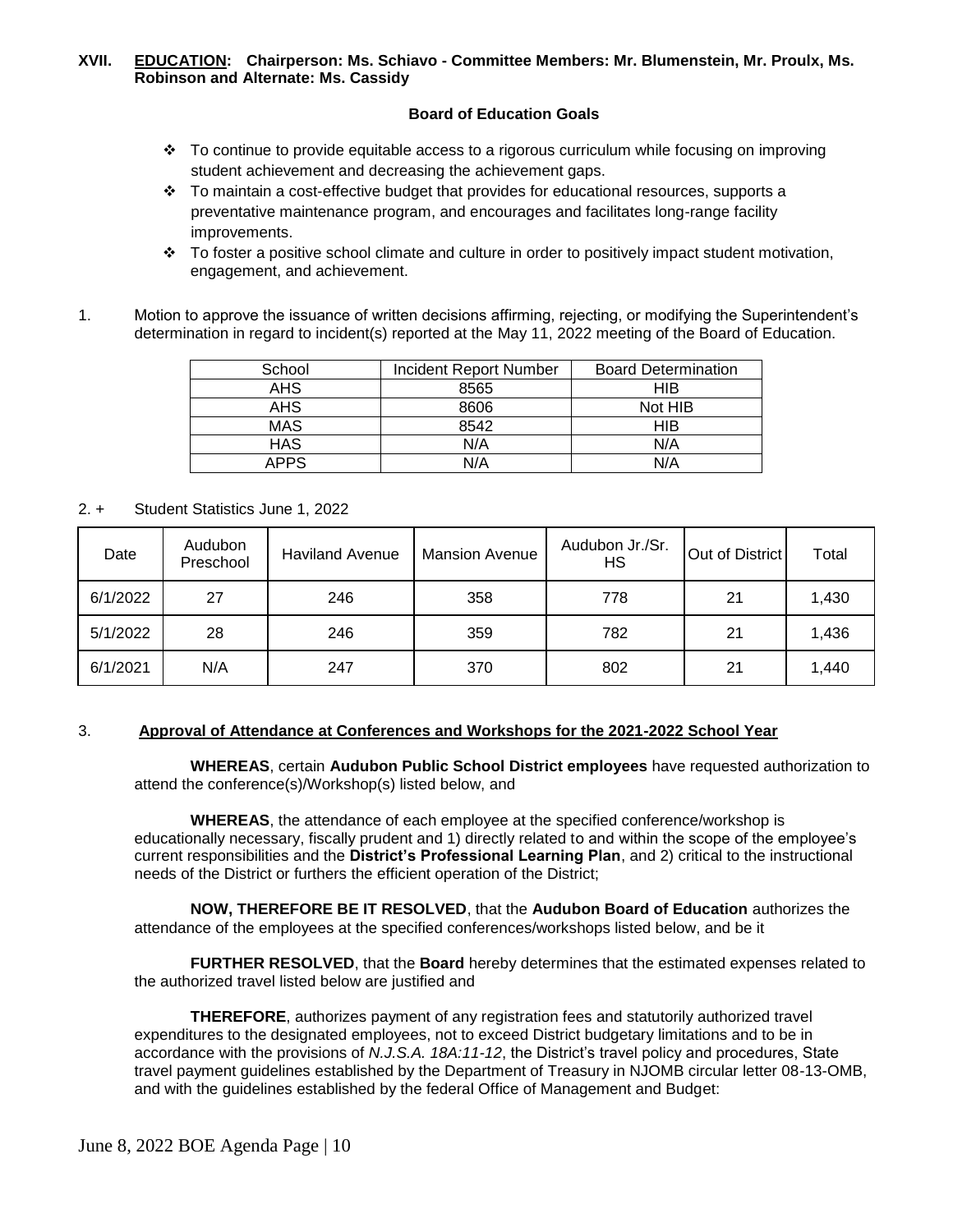| Participant | Conference Title & Location                                                | Date(s)      | Cost    |
|-------------|----------------------------------------------------------------------------|--------------|---------|
| Susan Moore | South Jersey Band & Orch Directors<br>Spring Membership Mtg.<br>Sewell, NJ | May 25, 2022 | No Cost |

# 4. + Motion to approve the following use of facilities requests:

| School | Location       | Activity                | Start/End<br>Date(s) | Time(s) | Contact       |
|--------|----------------|-------------------------|----------------------|---------|---------------|
| AHS    | JV Lower Field | Audubon Youth<br>Soccer | 8/1/22 - 11/2/22     | 6:00 PM | Mike Whylings |

\* Location may need to change, date(s) may need to change and/or the camp may be cancelled as a result of referendum work.

5. + Motion to approve a request the following staff member(s) for their child(ren) to attend school in the Audubon Public School District for the 2022-2023 school year in accordance with the Audubon Board of Education Policy #5111 – Non Residents, with the provision the staff member is currently employed by and will be employed by the Audubon Public School District in 2022-2023:

| <b>Staff Member ID</b> | <b>School</b> | Grade                  | <b>Student ID</b> |
|------------------------|---------------|------------------------|-------------------|
| 415                    | Mansion       | 8 <sup>th</sup> Grade  | 10119             |
| 415                    | Jr./Sr. High  | 12 <sup>th</sup> Grade | 10118             |
| 445                    | Haviland      | 3rd Grade              | 10479             |
| 445                    | Mansion       | 8 <sup>th</sup> Grade  | 02025             |
| 527                    | Jr./Sr. High  | 10 <sup>th</sup> Grade | 11115             |
| 574                    | Jr./Sr. High  | 10 <sup>th</sup> Grade | 10958             |
| 574                    | Jr./Sr. High  | 12 <sup>th</sup> Grade | 10325             |
| 614                    | Haviland      | 1 <sup>st</sup> Grade  | 10951             |
| 614                    | Haviland      | 4th Grade              | 10222             |
| 850                    | Haviland      | 3rd Grade              | 10475             |
| 850                    | Mansion       | 6 <sup>th</sup> Grade  | 02442             |
| 850                    | Mansion       | 8 <sup>th</sup> Grade  | 02026             |
| 1390                   | Jr./Sr. High  | 10 <sup>th</sup> Grade | <b>TBD</b>        |
| 1400                   | Mansion       | 5 <sup>th</sup> Grade  | 10045             |
| 1400                   | Jr./Sr. High  | 10 <sup>th</sup> Grade | 01120             |
| 1400                   | Jr./Sr. High  | 12 <sup>th</sup> Grade | 00787             |
| 1925<br>Haviland       |               | 1 <sup>st</sup> Grade  | 10975             |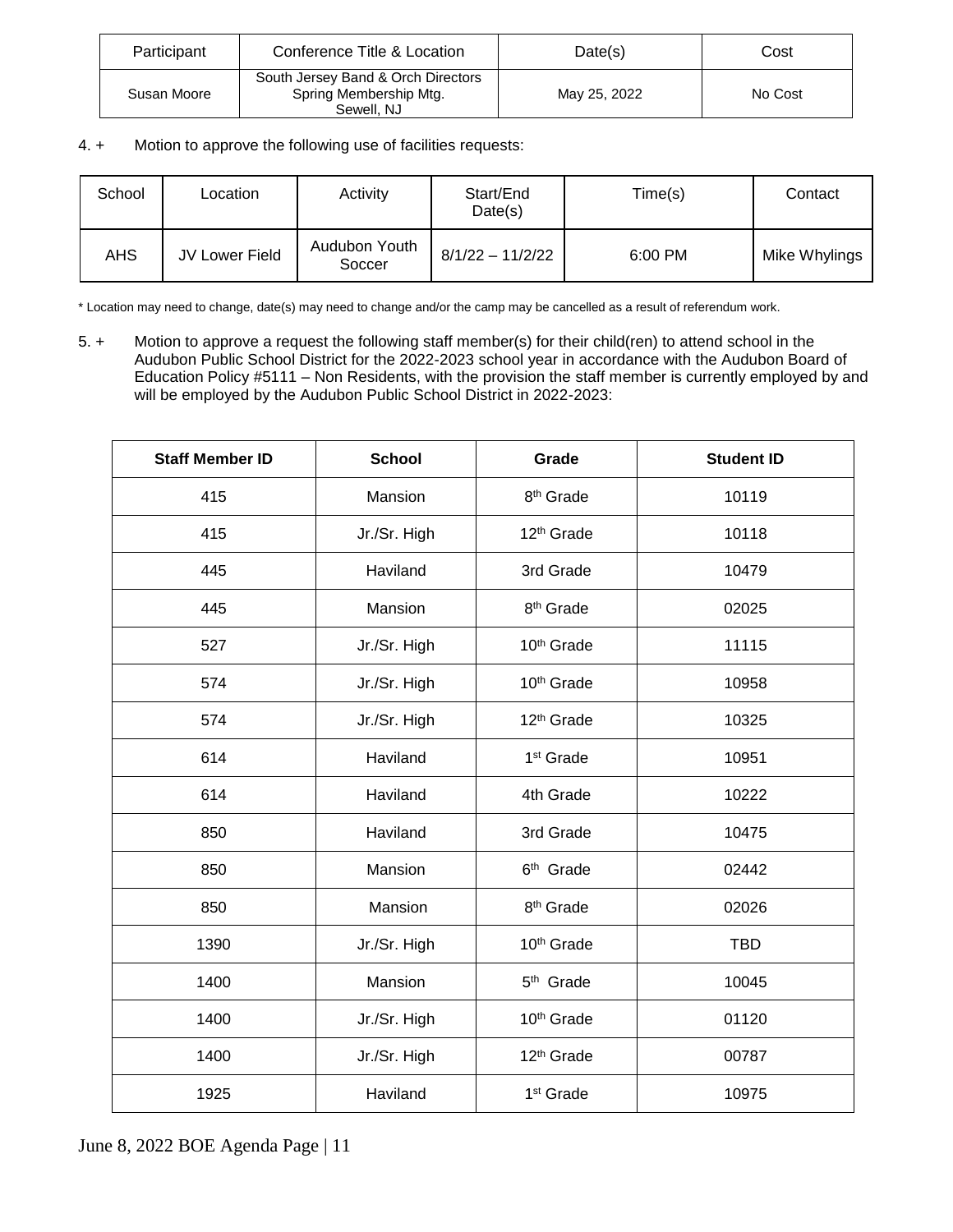- 6. Motion to approve membership in the New Jersey State Athletic Association for the 2022-2023 school year. Audubon Agrees to be governed by the Constitution, bylaws, rules and regulations of the NJSIAA, including all rules governing student-athlete eligibility. The cost for the annual dues is \$2,500.00.
- 7. Motion to approve the Agreement with WalshLegacy, LLC to provide Home Bound Instruction to our students at a rate of \$65.00 per hour, effective May 11, 2022 through June 30, 2023, at the recommendation of the Superintendent of Schools.

WalshLegacy, LLC Contract

8. Motion to approve the Agreement with Camden County College for the Transition to College program, effective June 8, 2022 through June 30, 2024, at the recommendation of the Superintendent of Schools.

Transition to College Program

9. Motion to approve the following students for Option II for the 2022-2023 school year. *(All Option II courses will appear on the students' transcript, but will not be factored into the students' GPA.)*

| Student ID #10871 - Take Automotive Technology at Camden County College for 15 credits.      |
|----------------------------------------------------------------------------------------------|
| Student ID #10366 – Use competitive dance as her PE, training 5-6 hours per week.            |
| Student ID #00725- Take Algebra II at Camden County College for 5 credits.                   |
| Student ID #00449 – Complete the Electrical Program at Camden County College for 15 credits. |
| Student ID #00446 – Complete the Electrical Program at Camden County College for 15 credits. |
| Student ID #00706 - Use USA Gymnastics as her PE, training 5-6 hours per week.               |
|                                                                                              |

Motion to Approve Items 1 through 9: \_\_\_\_\_\_\_\_\_\_\_\_\_\_\_\_\_\_\_ Second: \_\_\_\_\_\_\_\_\_\_\_\_\_\_\_\_\_\_\_\_

# **Roll Call**

| Ammie Davis       | Joseph Ryan        | Tara Butrica    | Nancy Schiavo |
|-------------------|--------------------|-----------------|---------------|
| Joseph Miller     | Christopher Proulx | Lori Cassidy    |               |
| James Blumenstein | Allison Cox        | Andrea Robinson |               |

## **XVIII. HUMAN RESOURCES: Chairperson: Mrs. Davis, Committee Members: Ms. Cassidy, Ms. Cox, and Mrs. Schiavo, Alternate: Ms. Butrica**

#### **Board of Education Goals**

- To continue to provide equitable access to a rigorous curriculum while focusing on improving student achievement and decreasing the achievement gaps.
- $\div$  To maintain a cost-effective budget that provides for educational resources, supports a preventative maintenance program, and encourages and facilitates long-range facility improvements.
- $\clubsuit$  To foster a positive school climate and culture in order to positively impact student motivation, engagement, and achievement.
- 1. Motion to retroactively approve the long-term substitute Night Shift Custodial Supervisor contract for Robin Jones, effective May 10, 2022 through June 30, 2022 @ \$14.58 per hour with executed time sheets, at the recommendation of the Superintendent of Schools.
- 2. + Motion to approve the part-time Special Education Aide agreement for Patricia McHugh, at the Haviland Avenue School, effective September 1, 2022 for the 2022-2023 school year in accordance with the 2021-

June 8, 2022 BOE Agenda Page | 12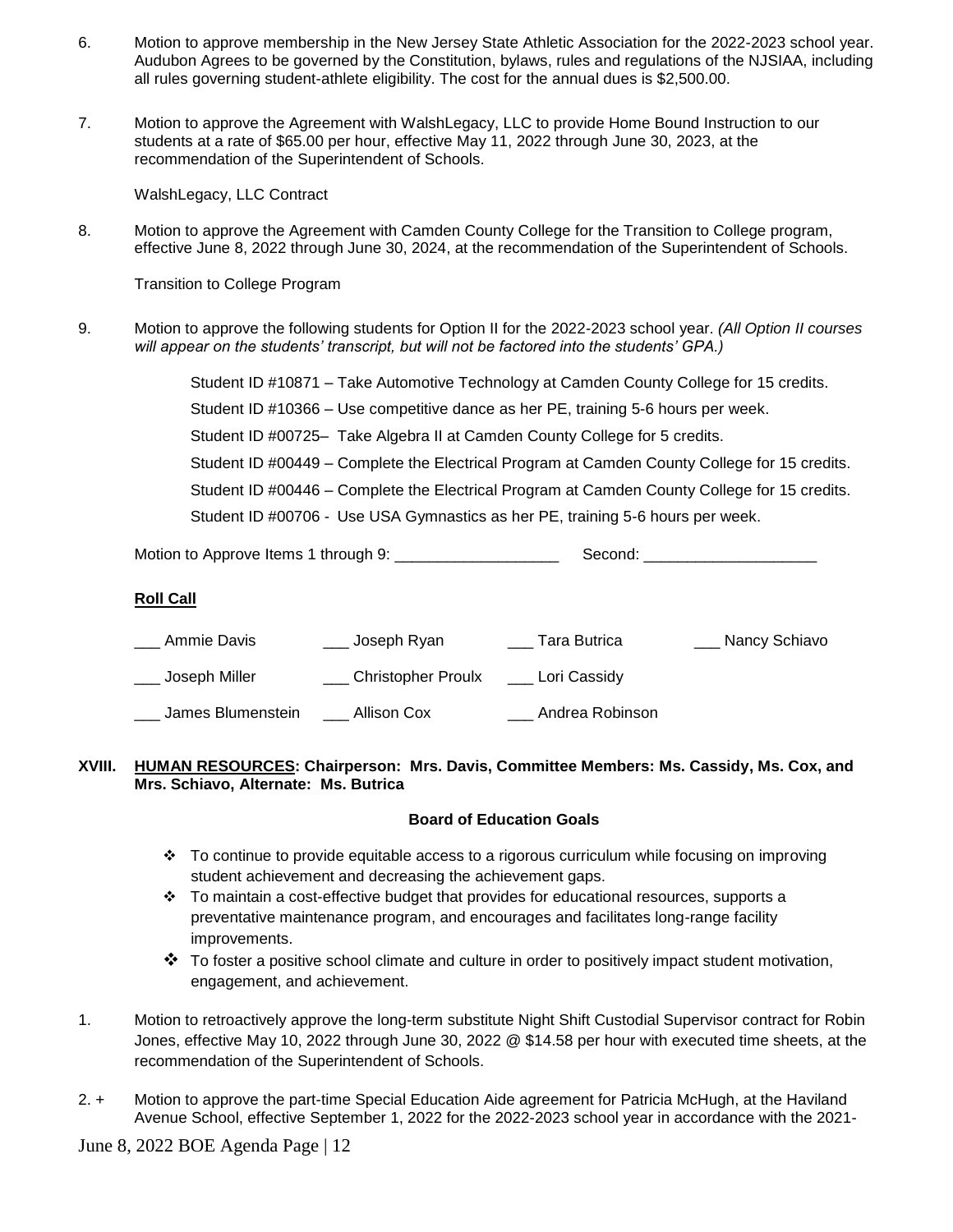2024 negotiated contract between the Audubon Board of Education and the Audubon Education Association at Step 5, \$15.76 per hour, FTE 0.87, 29.5 hours per week, pending the completion of all Audubon Board of Education and New Jersey Department of Education requirements, at the recommendation of the Superintendent of Schools.

- 3. + Motion to accept, with best wishes, the letter of resignation with intent to retire, from Judy Ottiano, Art Teacher at Mansion Avenue School, effective June 30, 2022.
- 4. + Motion to accept, with best wishes, the letter of resignation with intent to retire, from Barbara McNulty, Special Education Aide at Audubon Park Preschool, effective June 30, 2022.
- 5. + Motion to accept, with best wishes, the letter of resignation from Mikayla Lavecchio, Special Education Aide at Mansion Avenue School, effective June 17, 2022.
- 6. + Motion to accept, with best wishes, the letter of resignation from Starr Cole, Instructional Aide at Haviland Avenue School, effective June 15, 2022.
- 7. + Motion to accept, with best wishes, the letter of resignation with intent to retire, from Kimberly Felix-Monteleone, Elementary Teacher at Haviland Avenue School, effective September 30, 2022.
- 8. + Motion to accept, with best wishes, the letter of resignation from Samantha Wallace, Special Education aide at Haviland Avenue School, effective retroactive to May 20, 2022.
- 9. + Motion to approve a request from employee #1123, to invoke the Federal Family Medical Leave Act, effective October 3, 2022 to February 24, 2023:

| October 3, 2022 through December 15, 2022   | Paid Leave (50 sick days) |
|---------------------------------------------|---------------------------|
| December 16, 2022 through February 24, 2023 | Unpaid Leave              |
| October 3, 2022 through December 15, 2023   | Federal FMLA (11 weeks)   |
| December 16, 2022 through February 24, 2023 | NJ Family Leave (9 weeks) |

10. Motion to revise the re-appointment of the following non- tenured secretarial staff for the 2022-2023 school year in accordance with the negotiated 2021-2024 contract between the Audubon Board of Education and the Audubon Education Association at the recommendation of the Superintendent of Schools.

| 2 <sup>nd</sup> Year Personnel | Date of<br>Tenure | <b>Title</b>                                             | Month | <b>Step</b> | <b>FTE</b> |
|--------------------------------|-------------------|----------------------------------------------------------|-------|-------------|------------|
| Carrie Fegley                  | 6/2/24            | Secretary to the<br>Supervisor of Buildings &<br>Grounds | 12    | 3           | 1.0        |

11. + Motion to authorize the re-appointment of the following cafeteria aides for the 2021-2022 school year at the same rates as 2020-2021 at the recommendation of the Superintendent of Schools with executed time sheets at rates defined below:

| <b>NAME</b>        | <b>SCHOOL</b>        | <b>HOURLY RATE</b> |
|--------------------|----------------------|--------------------|
| Birch, Jerlaine    | <b>MAS Cafeteria</b> | \$14.10 per hour   |
| DiVincenzo, Connie | <b>HAS Cafeteria</b> | $$14.25$ per hour  |
| Kathleen Goelz     | <b>HAS Cafeteria</b> | $$14.25$ per hour  |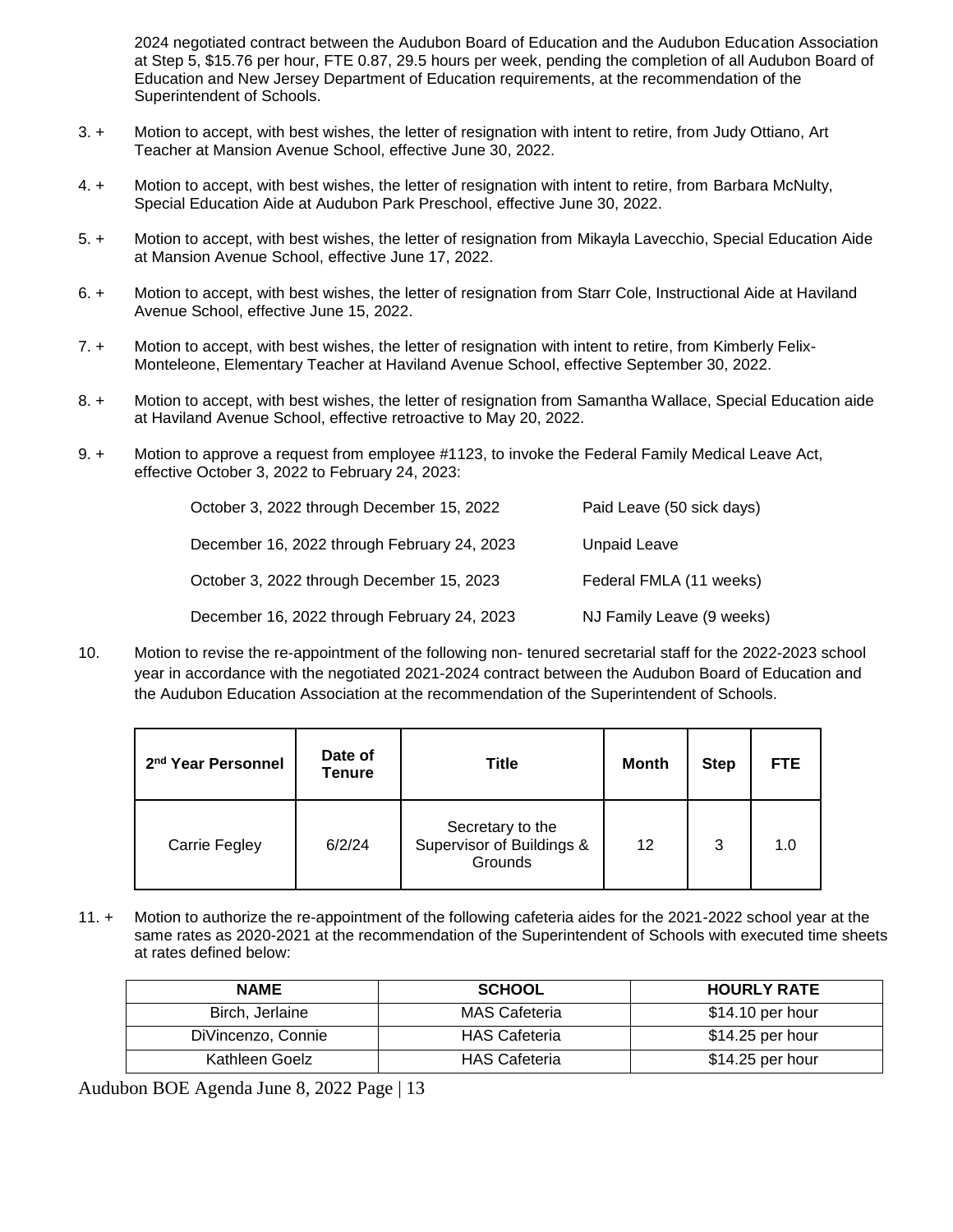| Ferrell, Anna Marie | <b>MAS Cafeteria</b> | \$14.30 per hour |
|---------------------|----------------------|------------------|
| Holmes, Elaine      | <b>MAS Cafeteria</b> | \$14.25 per hour |
| Kaufman, Diane      | <b>HAS Cafeteria</b> | \$14.20 per hour |
| McGettigan, Suzanne | <b>MAS Cafeteria</b> | \$14.40 per hour |
| Steinberg, Mary Ann | <b>HAS Cafeteria</b> | \$14.10 per hour |
| Washington, Sable   | <b>MAS Cafeteria</b> | \$14.10 per hour |

12. + Motion to approve the Audubon 2022 ESY program.

Preschool Extended School Year Program: 15 days: July 5 – July 28, 2022, Monday – Thursday Enrolled students attend 15 days and receive educational intervention and related services as indicated in IEPs. One session per day, at 3 hours.

Elementary Extended School Year Program: 15 days: July 5 – July 28, 2022, Monday – Thursday Enrolled students attend 15 days and emphasis is placed on ELA and Math. Related services are provided as indicated in IEPs. Elementary grades grouped as separate sessions, with each session at 3 hours per day.

13. + Motion to approve the following staff members for the 2022 Special Education Extended School Year Program for classified students:

| Preschool Disabled ESY Teacher - one position<br>15 days x 3.5 hours/day at contractual rate (currently \$40/hour x 15 days=\$2,100)                        | Linda Rizzo                                                                                                                                                |
|-------------------------------------------------------------------------------------------------------------------------------------------------------------|------------------------------------------------------------------------------------------------------------------------------------------------------------|
| Elementary Special Ed Teacher (Grades K-1 ESY) - one position<br>15 days x 3.5 hours/day at contractual rate (currently \$40/hour x 15 days=\$2,100)        | Jessica Bruck                                                                                                                                              |
| Elementary Special Ed Teacher (Grades 2-3 ESY) - one position<br>15 days x 3.5 hours/day at contractual rate (currently \$40/hour x 15 days=\$2,100)        | <b>Alexis Miller</b>                                                                                                                                       |
| <b>Elementary Special Ed Teacher (Grades 4-6 ESY) - one position</b><br>15 days x 3.5 hours/day at contractual rate (currently \$40/hour x 15 days=\$2,100) | Darian Coleman                                                                                                                                             |
| <b>Preschool/Elementary Special Education Aides - seven positions</b><br>15 days x 3 hours/day at contractual rate                                          | Kristina Miller<br>Patrice Kilvington<br>Patricia McHugh<br>Dianne Geissler<br>Linda Ayala<br>Sandra Masciantonio<br>Brianna Brown<br>Theresa Murray-Smith |
| Preschool and/or Elementary Substitute Special Ed Teacher - one position<br>at contractual rate (currently \$40/hour)                                       | Kate Lin                                                                                                                                                   |
| Substitute Classroom Aide -<br>at contractual rate                                                                                                          | Jenna Casey<br>Mikayla Lavecchio                                                                                                                           |
| Speech Language Specialist as needed for IEP based services at per diem rate                                                                                | Jenna Casey                                                                                                                                                |
| Occupational Therapist as needed for IEP based services<br>At per diem rate                                                                                 | Palak Arora                                                                                                                                                |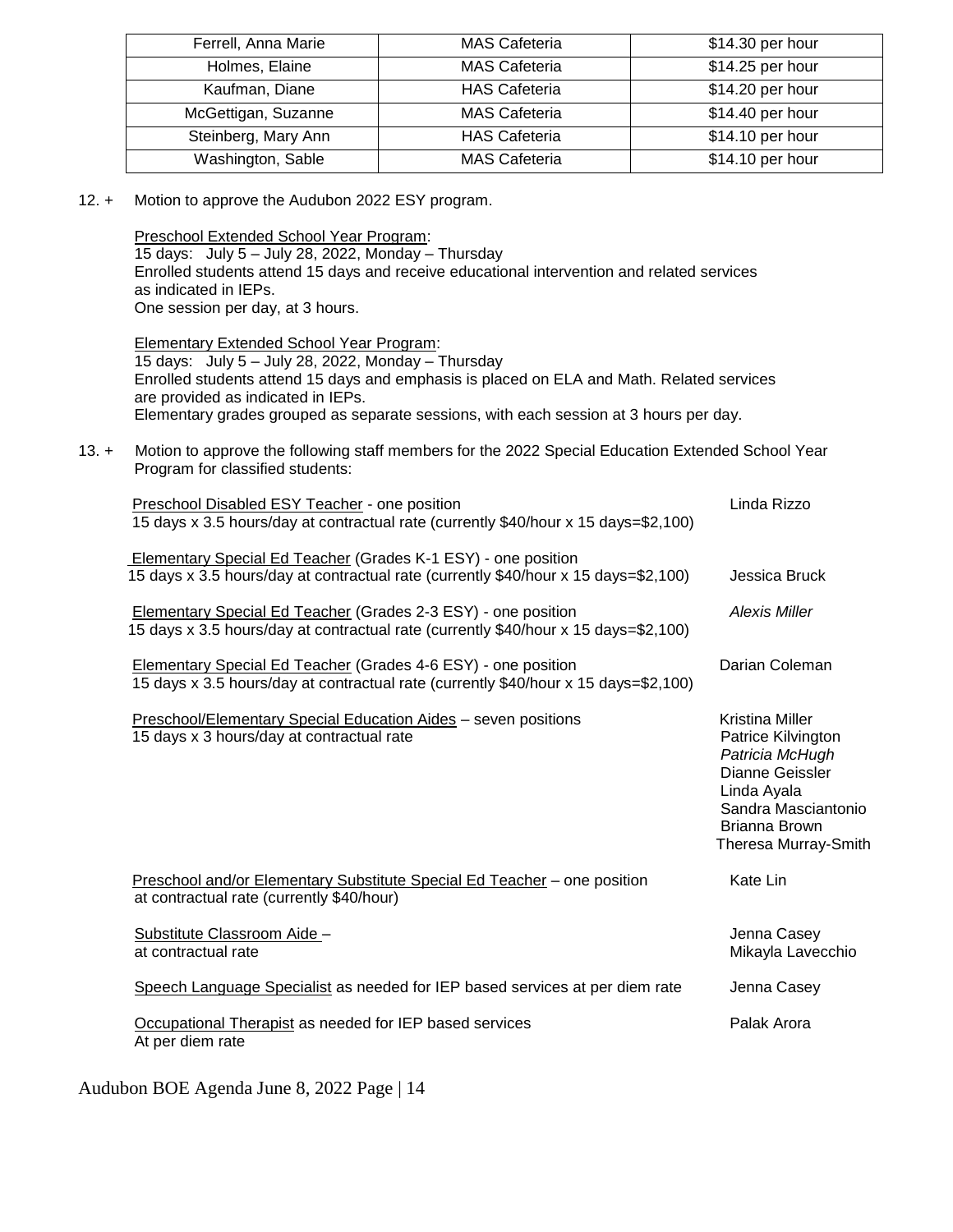Reading Intervention **Nicole Racite** Reading Intervention

Up to eight 1-hour sessions at the contracted instructional rate.

14. Motion to approve the following Audubon Junior-Senior High Avenue School extracurricular contracts for the 2022-2023 school year in accordance with the negotiated 2021-2024 contract between the Audubon Board of Education and the Audubon Education Association at the recommendation of the Superintendent of Schools.

As a result of the health-related closures due to COVID-19, payments and stipends may be impacted by cancellation of events, school closures, hybrid schedules, etc. The following stipends will be compensated as follows for the 2022-2023 school year:

| Cancellation of Season/Event                                                                            |         |  |  |
|---------------------------------------------------------------------------------------------------------|---------|--|--|
| When notified;<br>one week or more prior to the start of the season or<br>three days prior to the event | $0.0\%$ |  |  |
| School Closure & Hybrid Schedules                                                                       |         |  |  |
| Greater Than 50% of Season or Event Occurred                                                            | 100.0%  |  |  |
| Greater Than or Equal to 25% and<br>Less Than or Equal to 50%                                           | 50.0%   |  |  |
| Greater than 7 practices and Less Than 25%                                                              | 25.0%   |  |  |

Athletic Season = First official practice to sectional start or school closure

Extracurricular Season = First official practice to culminating event or school closure

| Position/Activity<br>Name |                                    | <b>Contractual Rate</b> |
|---------------------------|------------------------------------|-------------------------|
| Dan Rowan                 | Academic Challenge Advisor         | \$1,824.43              |
| <b>Carly Meyers</b>       | 7 <sup>th</sup> Grade Advisor      | \$1,647.43              |
| Alvina Lacasse            | 8 <sup>th</sup> Grade Advisor      | \$1,647.43              |
| <b>Stacy Caltagirone</b>  | <b>Freshman Class</b>              | \$1,647.43              |
| Amy Bulskis               | Sophomore Class                    | \$1,647.43              |
| David Niglio              | Junior Class                       | \$2,227.43              |
| Michael Tomasetti         | <b>Senior Class</b>                | \$4,191.43              |
| Lee DeLoach               | <b>Band: Instrumental Concerts</b> | \$4,076.43              |
| Lee DeLoach               | Jazz Band                          | \$1,559.43              |
| Joshua Wallowitch         | Marching Band                      | \$6,337.43              |
| Joshua Wallowitch         | Summer Band                        | \$1,559.43              |
| Jacqueline Wallowitch     | <b>Band Assistant/Marching</b>     | \$3,598.43              |
| Kevin Arechavala          | <b>Band Assistant/Front</b>        | \$2,998.43              |
| Matt Webb                 | <b>Chess Club Advisor</b>          | \$1,474.43              |
| Roberta Hanson-Swinney    | Choral - Activities                | \$4,076.43              |
| Roberta Hanson-Swinney    | Choral - Ensemble                  | \$1,198.43              |
| Alvina LaCasse            | <b>Detention Proctor</b>           | \$25/hour (Split)       |
| Catherine Gidjunis        | <b>Detention Proctor</b>           | \$25/hour (Split)       |
| Sharon Selby              | <b>Detention Proctor</b>           | \$25/hour (Split)       |
| <b>Greg Smith</b>         | <b>EMS</b>                         | \$5,822.43              |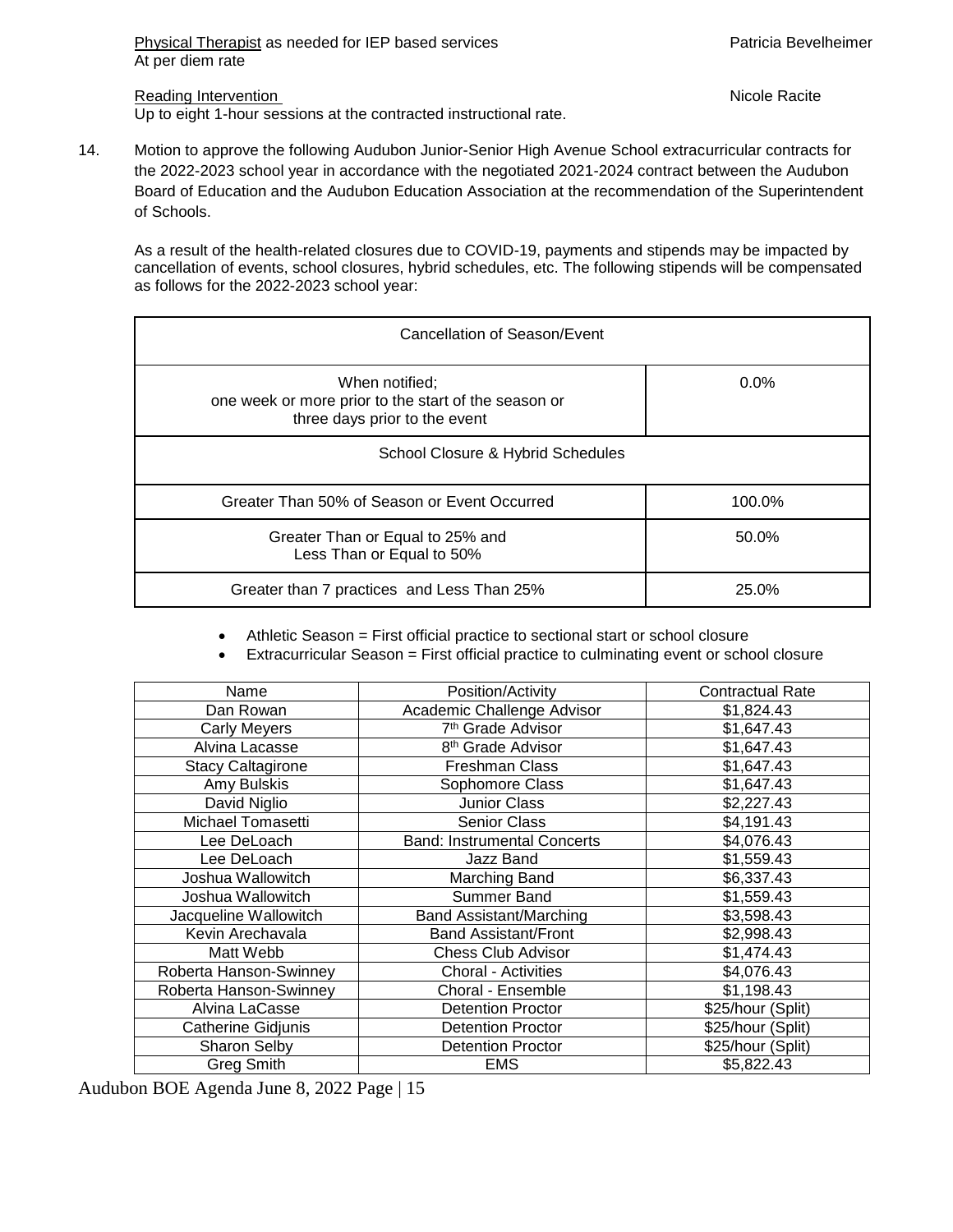| Matt Webb                | <b>Environmental Club</b>     | \$1,359.43               |
|--------------------------|-------------------------------|--------------------------|
| Roberta Hanson-Swinney   | Graduation - High School      | \$1,438.43               |
| Eileen Willis            | <b>Interact Club</b>          | \$1,078.82 (3/4 Stipend) |
| Larae Drinkhouse         | <b>Interact Club</b>          | \$359.61 (1/4 Stipend)   |
| Alvina LaCasse           | Junior High Graduation        | \$599.43                 |
| <b>Emily Warren</b>      | <b>National Honor Society</b> | \$2,038.43               |
| Devon Schwab             | National Junior Honor Society | \$1,482.43               |
| TBD                      | One Act Plays                 | \$1,559.43               |
| <b>TBD</b>               | Parrot                        | \$2,916.43               |
| Devon Schwab             | Peer to Peer                  | \$414.71 (1/2 Stipend)   |
| Wendy VanFossen          | Peer to Peer                  | \$414.71 (1/2 Stipend)   |
| Andria Morrison          | <b>Published Mind</b>         | \$1,286.43               |
| Jill Bradshaw            | <b>Play Director</b>          | \$3,357.43               |
| Roberta Hanson Swinney   | Play Producer                 | \$3,357.43               |
| Amy Bulskis              | Prom                          | \$1,312.43               |
| Amy Bulskis              | <b>Saturday Detention</b>     | \$25/hour (Split)        |
| Sharon Selby             | <b>Saturday Detention</b>     | \$25/hour (Split)        |
| Nicole Szymanski         | <b>Saturday Detention</b>     | \$25/hour (Split)        |
| Mike Tiedeken            | <b>Saturday Detention</b>     | \$25/hour (Split)        |
| Janelle Mueller          | S.T.A.R.S.                    | \$1,438.43               |
| Dennis Bantle            | Stockroom                     | \$3,203.43               |
| Elaine Root              | <b>Student Council</b>        | \$3,868.43               |
| Wendy VanFossen          | Yearbook/Business             | \$3,203.43               |
| <b>Michael Stubbs</b>    | Yearbook/Editor               | \$5,877.43               |
| <b>Dustin Stiles</b>     | Middle School Yearbook        | \$1,600.00               |
| Dennis Bantle            | <b>I&amp;RS</b>               | \$1,341.43               |
| <b>Stacy Caltagirone</b> | I&RS                          | \$1,341.43               |
| Elizabeth DiPerta-Scotto | <b>I&amp;RS</b>               | \$1,341.43               |
| Devon Schwab             | <b>I&amp;RS</b>               | \$1,341.43               |
| Wendy VanFossen          | <b>I&amp;RS</b>               | \$1,341.43               |
| John Walsh               | <b>I&amp;RS</b>               | \$1,341.43               |
| <b>Emily Warren</b>      | <b>I&amp;RS</b>               | \$1,341.43               |
| <b>Alvine LaCasse</b>    | Zero Period Coverage          | \$2,579.43               |
| <b>TBD</b>               | <b>Percussion Ensemble</b>    | \$2,079.43               |
| <b>Ashley McGuire</b>    | Spanish Club                  | \$1,400.00               |
| Laurie Georgel           | French Club                   | \$1,400.00               |

15 +. Motion to approve the following Mansion Avenue School extracurricular contracts for the 2022-2023 school year in accordance with the negotiated 2021-2024 contract between the Audubon Board of Education and the Audubon Education Association at the recommendation of the Superintendent of Schools.

As a result of the health-related closures due to COVID-19, payments and stipends may be impacted by cancellation of events, school closures, hybrid schedules, etc. The following stipends will be compensated as follows for the 2022-2023 school year:

| Cancellation of Season/Event                                                                            |         |  |
|---------------------------------------------------------------------------------------------------------|---------|--|
| When notified;<br>one week or more prior to the start of the season or<br>three days prior to the event | $0.0\%$ |  |
| School Closure & Hybrid Schedules                                                                       |         |  |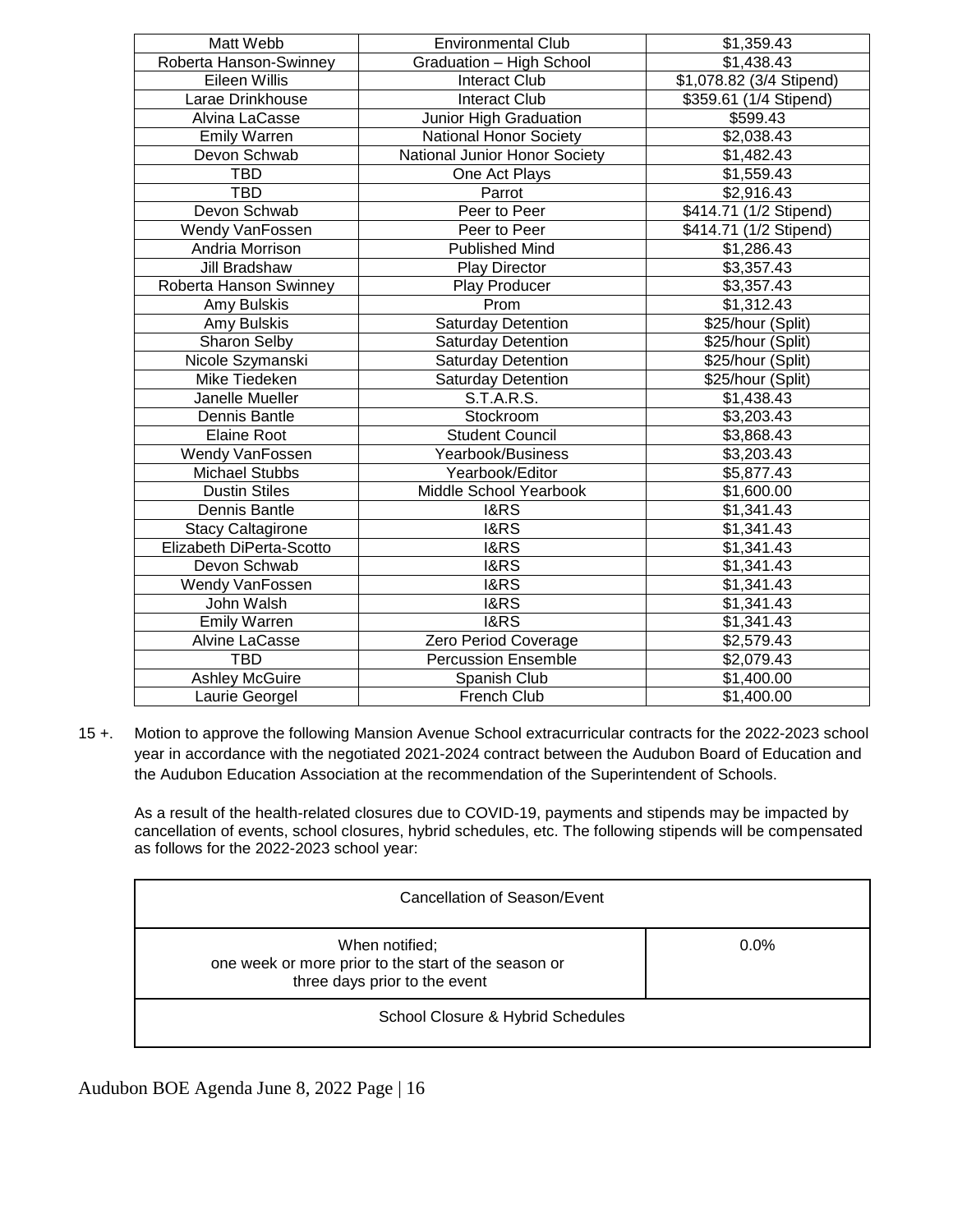| Greater Than 50% of Season or Event Occurred                  | 100.0% |
|---------------------------------------------------------------|--------|
| Greater Than or Equal to 25% and<br>Less Than or Equal to 50% | 50.0%  |
| Greater than 7 practices and Less Than 25%                    | 25.0%  |

- Athletic Season = First official practice to sectional start or school closure
- Extracurricular Season = First official practice to culminating event or school closure

| Name                     | Position/Activity                           | <b>Contractual Rate</b>  |
|--------------------------|---------------------------------------------|--------------------------|
| Jordan Daminger          | <b>Student Council</b>                      | \$1,573.43               |
| <b>Brad Rehn</b>         | <b>Safety Patrol</b>                        | \$3,175.43               |
| Missy Falkowski          | <b>Safety Patrol</b>                        | \$3,175.43               |
| <b>TBD</b>               | Mini-Patrol                                 | \$1,573.43               |
| Carrie Figueroa          | Mini-Patrol                                 | \$1,573.43               |
| Patricia Martel          | <b>Detention Proctor</b>                    | \$25.00 per hour         |
| Patricia Martel          | <b>Saturday Detention</b>                   | \$25.00 per hour         |
| Rebecca Gilbert          | <b>Saturday Detention</b>                   | $$25.00$ per hour        |
| Elizabeth McCurdy        | School Newspaper 1/2                        | \$666.21                 |
| Maddy Meehan             | School Newspaper 1/2                        | \$666.21                 |
| Carl Ellinwood           | <b>Historical Theatre Club</b>              | \$1,060.42               |
| <b>Brad Rehn</b>         | <b>Historical Theatre Club</b>              | \$1,060.42               |
| Patricia Martel          | Website Manager                             | \$2,080.43               |
| Lisa McGilloway          | <b>Intervention &amp; Referral Services</b> | \$1,341.43               |
| Cara Novick              | <b>Intervention &amp; Referral Services</b> | \$1,341.43               |
| <b>Bridget Bialecki</b>  | <b>Intervention &amp; Referral Services</b> | \$1,341.43               |
| Christine Karageorgis    | <b>Intervention &amp; Referral Services</b> | \$1,341.43               |
| Kyle Shireman            | <b>Intervention &amp; Referral Services</b> | \$1,341.43               |
| Nicole Racite            | <b>Intervention &amp; Referral Services</b> | \$1,341.43               |
| Katie Hueber             | <b>Intervention &amp; Referral Services</b> | $\overline{31}, 341.43$  |
| Sue Moore                | <b>Instrumental Music</b>                   | \$2,679.43               |
| Carl Ellinwood           | <b>Choral Music</b>                         | \$3,173.43               |
| <b>TBD</b>               | Cognetics - Head                            | \$433,43                 |
| Colleen McFetridge       | Cognetics - Assistant                       | \$308.43                 |
| Natalie Thorndike        | <b>Student Enrichment Club</b>              | \$1,276.43               |
| Carrie Figueroa          | Homework Club                               |                          |
| Colleen McFetridge       | Homework Club                               |                          |
| Shannon Horan            | Homework Club                               | \$40.00 per hour         |
| Denise Murphy            | Homework Club                               | Not to exceed \$5,000.00 |
| Jen Beebe                | Homework Club                               |                          |
| Katie Hueber             | Homework Club                               |                          |
| Jen Beebe                | Family Writing Club                         | \$1,270.00               |
| Terri Salamone           | Family Writing Club                         | \$1,270.00               |
| <b>TBD</b>               | <b>Running Club</b>                         | \$320.00                 |
| Christine Fox-Kasilowski | Dance Club                                  | \$320.00                 |
| Nicole Racite            | Dance Club                                  | \$320.00                 |
| Jordan Daminger          | Yoga Club                                   | \$320.00                 |
| Zachary Bentley          | Adventuring Club (RPG)                      | \$400.00                 |

16. + Motion to approve the following Haviland Avenue School extracurricular contracts for the 2022-2023 school year in accordance with the negotiated 2021-2024 contract between the Audubon Board of Education and the Audubon Education Association at the recommendation of the Superintendent of Schools.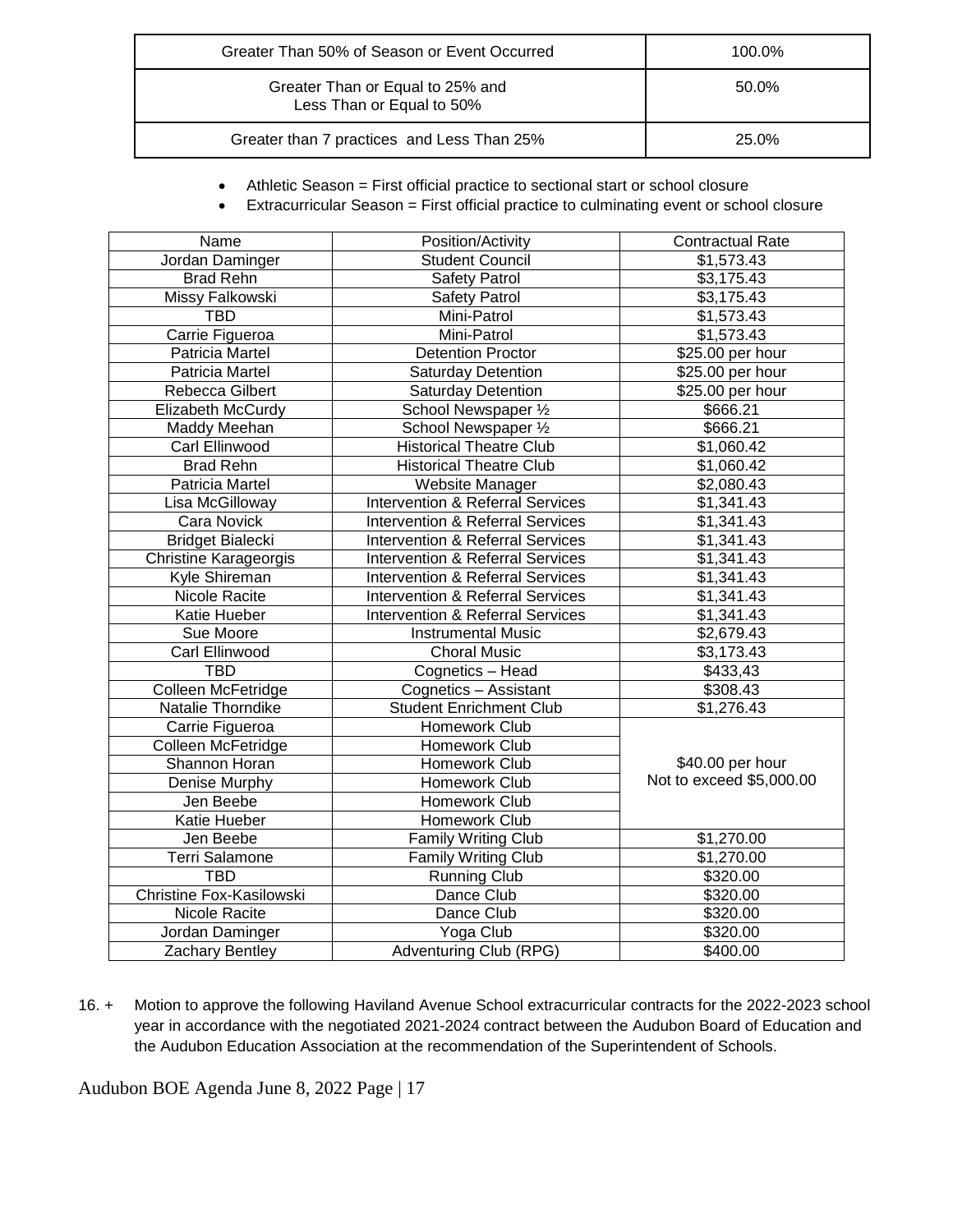As a result of the health-related closures due to COVID-19, payments and stipends may be impacted by cancellation of events, school closures, hybrid schedules, etc. The following stipends will be compensated as follows for the 2022-2023 school year:

| Cancellation of Season/Event                                                                            |         |  |
|---------------------------------------------------------------------------------------------------------|---------|--|
| When notified;<br>one week or more prior to the start of the season or<br>three days prior to the event | $0.0\%$ |  |
| School Closure & Hybrid Schedules                                                                       |         |  |
| Greater Than 50% of Season or Event Occurred                                                            | 100.0%  |  |
| Greater Than or Equal to 25% and<br>Less Than or Equal to 50%                                           | 50.0%   |  |
| Greater than 7 practices and Less Than 25%                                                              | 25.0%   |  |

- Athletic Season = First official practice to sectional start or school closure
- Extracurricular Season = First official practice to culminating event or school closure

| Name                    | Position/Activity                           | <b>Contractual Rate</b> |
|-------------------------|---------------------------------------------|-------------------------|
| Debra Costello          | <b>Book Club</b>                            | \$1,429.43              |
| <b>Shelly Chester</b>   | <b>Student Enrichment Club</b>              | \$638.21                |
| <b>Blake Zetusky</b>    | <b>Student Enrichment Club</b>              | \$638.21                |
| Maria McCutcheon        | <b>Intervention &amp; Referral Services</b> | \$1,341.43              |
| <b>Francine Bechtel</b> | <b>Intervention &amp; Referral Services</b> | \$1,341.43              |
| <b>Nancy Scully</b>     | <b>Intervention &amp; Referral Services</b> | \$1,341.43              |
| Chelsea Rohner          | <b>Intervention &amp; Referral Services</b> | \$1,341.43              |
| Kim Brach               | <b>Intervention &amp; Referral Services</b> | \$1,341.43              |
| Jennifer McClellan      | <b>Intervention &amp; Referral Services</b> | \$1,341.43              |

- 17. Motion to approve the Intervention & Referral Services team to attend three days of training in the summer; paid at the negotiated non-instructional rate of (\$30/hour) at the recommendation of the Superintendent of Schools.
- 18. Motion to approve Scott LaPayover to work up to 50 hours during the summer to approve health history questionnaires, physical evaluation forms, and to build the physical education schedules; paid at the negotiated rate of \$30.00/hour, at the recommendation of the Superintendent of Schools.
- 19. Motion to approve the 2022-2023 Sports Schedules and all activities and transportation associated with these events including but not limited to games, contests, tournaments, meets, matches and team building activities at the recommendation of the Superintendent of Schools.
- 20. Motion to approve the Collingswood School District to provide transportation for the Audubon Swim Team during the 2022-2023 season on an as needed basis at the recommendation of the Superintendent of Schools.
- 21. Motion to approve the following as district substitute teachers, secretaries, and custodians for the 2021- 2022 and 2022-2023 school years, on an emergent basis, pending completion of all district and state requirements, at the recommendation of the Superintendent of Schools.

Jeremy Strong – Substitute Teacher Annette Hartstein – Substitute Teacher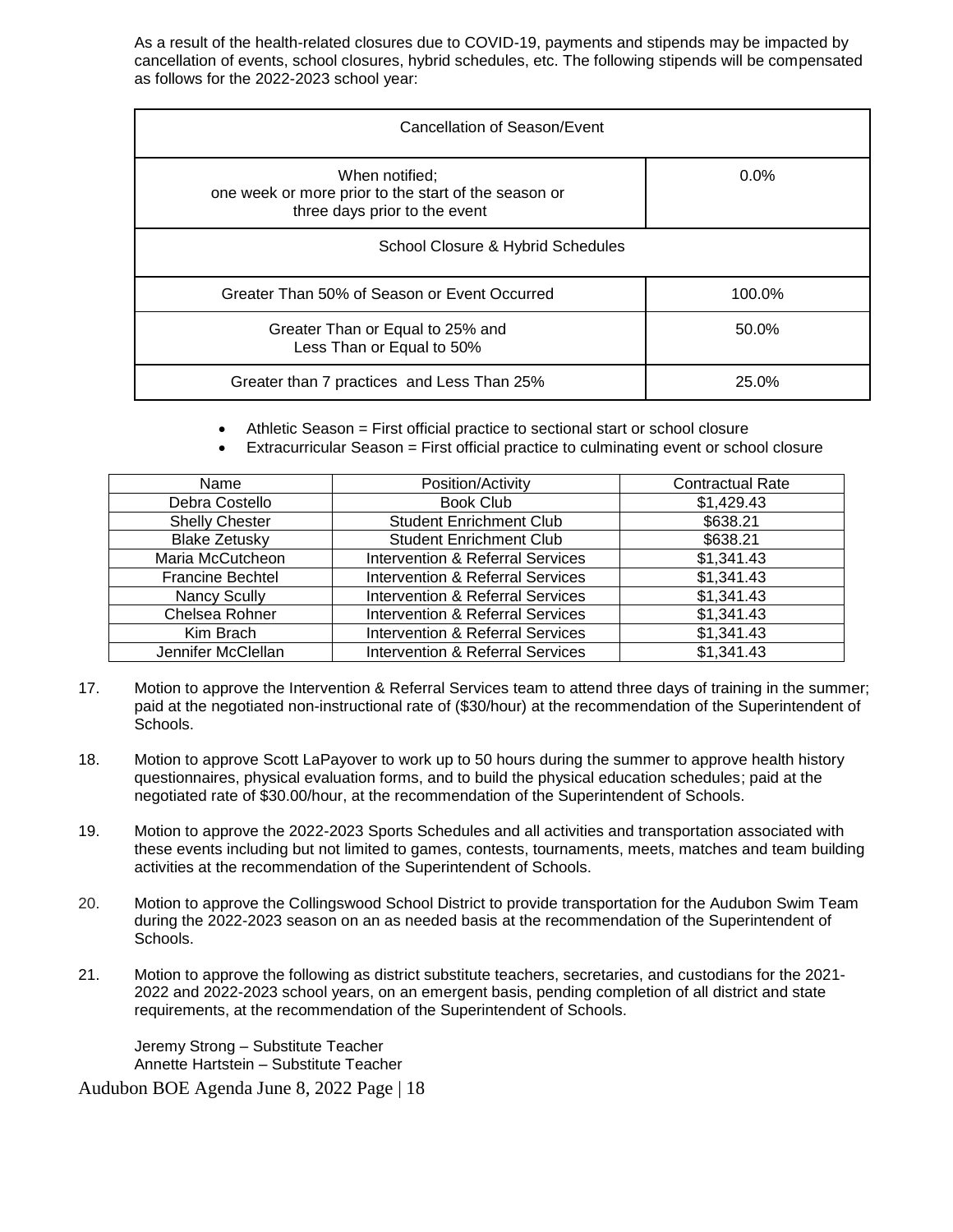Marisol DiFrancesco – Substitute Teacher Moira Solano – Substitute Teacher

- 22. Motion to retroactively approve the following staff members to facilitate a parent training on The Zones of Regulation for Mansion Avenue and Haviland Avenue School; program will run on May 10<sup>th</sup> for 1.25 hours; parent contact time 7:00pm – 8:15pm (\$40.00/hour); preparation time (Two hours @ \$30.00/hour); each staff member will receive up to \$110.00; paid through the ARP-ESSER Grant; at the recommendation of the Superintendent of Schools.
	- Cara Novick
	- Chrissy Batra
- 23. Motion to approve the 2022 summer curriculum revisions to be compensated based on the negotiated rate (\$400.00 per curriculum revision) between the Audubon Education Association and the Audubon Board of Education for the following staff members:

| <b>Curriculum Revision</b>                  | Staff Member 1       | <b>Staff Member 2</b> |
|---------------------------------------------|----------------------|-----------------------|
| <b>Creative Technology</b>                  | Krista Little        | <b>Dustin Stiles</b>  |
| <b>Criminal Law</b>                         | Matt Webb            | N/A                   |
| <b>Computer Aided Drafting &amp; Design</b> | Krista Little        | <b>Dustin Stiles</b>  |
| <b>Forensics</b>                            | Dave Niglio          | N/A                   |
| Psychology                                  | Debbie Waite         | N/A                   |
| Sociology                                   | Matt Webb            | N/A                   |
| <b>Trash to Treasure</b>                    | Janelle Mueller      | N/A                   |
| Woodworking III                             | <b>Dustin Stiles</b> | <b>Mike Stubbs</b>    |

- 24**. +** Motion to approve the following Pacing Guide committee members to be compensated for up to 10 hours at the negotiated rate (\$30.00 per hour) between the Audubon Education Association and the Audubon Board of Education with executed time sheets, as recommended by the Superintendent of Schools:
	- a. Elizabeth McCurdy
	- b. Alycia Colucci
	- c. Christine Brady
	- d. Kelly Angelone
	- e. Becky Gilbert
	- f. Colleen McFetridge
- g. Jen Beebe
- h. Rose Lang
- i. Jen McClellan
- j. Shelley Chester
- k. Blake Zetusky
- l. JoAnne McCarty
- 25**. +** Motion to approve the following RTI/WIN committee members to be compensated for up to 10 hours at the negotiated rate (\$30.00 per hour) between the Audubon Education Association and the Audubon Board of Education with executed time sheets, as recommended by the Superintendent of Schools:
	- a. Chelsea Rohner
	- b. Shelley Chester
	- c. Blake Zetusky
	- d. Kelly Angelone
	- e. Colleen McFetridge
- g. Christine Fox-Kasilowski
- h. Rose Lang
- i. Katie Hueber
- j. Maddy Meehan

- f. Jen Beebe
- 26**. +** Motion to approve the following Common Assessments committee members to be compensated for up to 10 hours at the negotiated rate (\$30.00 per hour) between the Audubon Education Association and the Audubon Board of Education with executed time sheets, as recommended by the Superintendent of Schools:
	- a. Christine Brady
	- b. Colleen McFetridge
	- c. Jen Beebe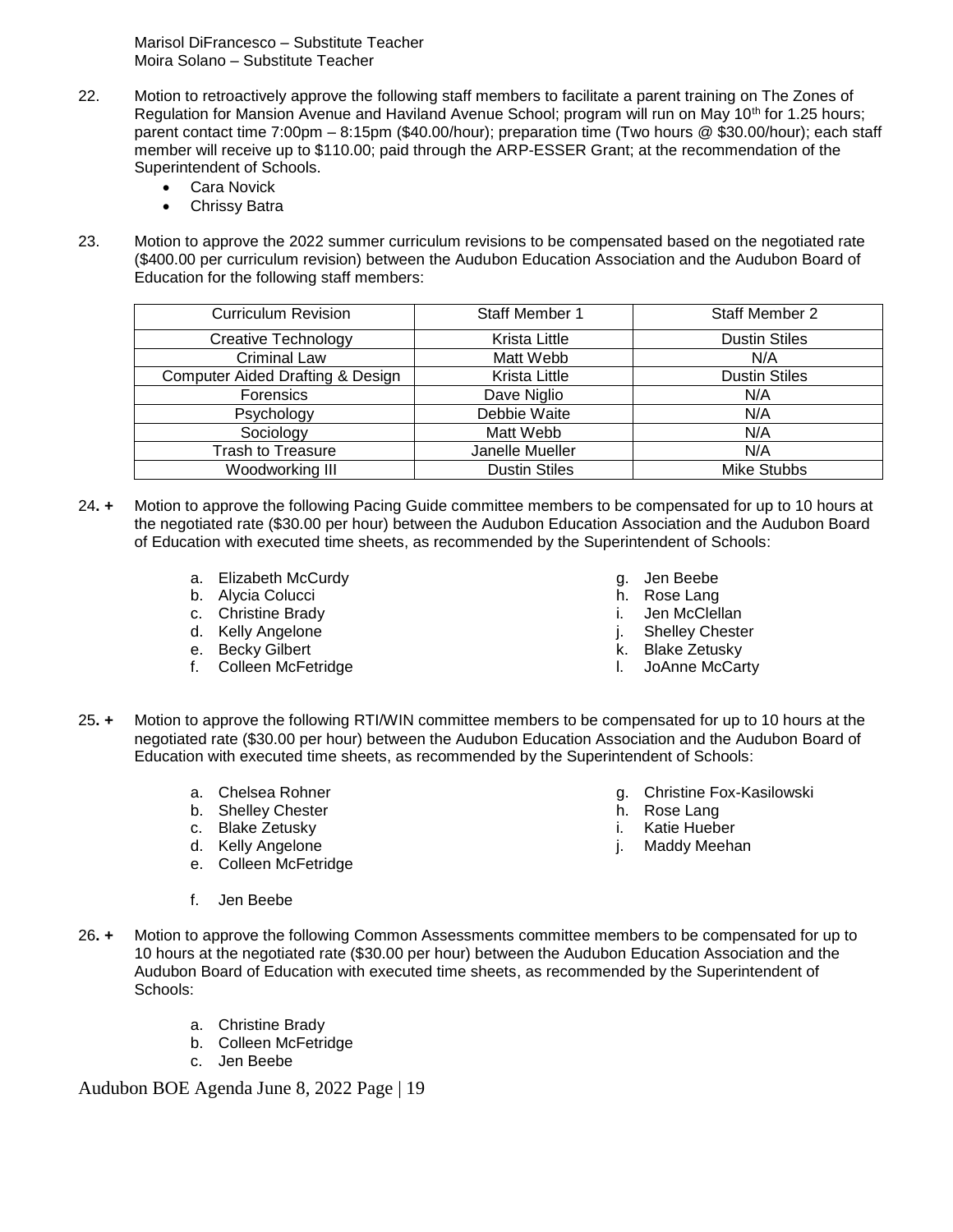- d. Christine Fox-Kasilowski
- e. Kelly Angelone
- f. Katie Hueber
- g. Chelsea Rohner
- h. Kelly Miller
- 27. Motion to approve the following paid fall coaching positions for the 2022-2023 school year in accordance with the negotiated 2021-2024 contract between the Audubon Board of Education and the Audubon Education Association, pending the completion of all Audubon Board of Education and New Jersey Department of Education requirements, at the recommendation of the Superintendent of Schools.

As a result of the health-related closures due to COVID-19, payments and stipends may be impacted by cancellation of events, school closures, hybrid schedules, etc. The following stipends will be compensated as follows for the 2022-2023 school year:

| Cancelation of Season/Event                                                                             |         |  |
|---------------------------------------------------------------------------------------------------------|---------|--|
| When notified;<br>one week or more prior to the start of the season or<br>three days prior to the event | $0.0\%$ |  |
| School Closure & Hybrid Schedules                                                                       |         |  |
| Greater Than 50% of Season or Event Occurred                                                            | 100.0%  |  |
| Greater Than or Equal to 25% and<br>Less Than or Equal to 50%                                           | 50.0%   |  |
| Greater than 7 practices and Less Than 25%                                                              | 25.0%   |  |

Athletic Season = First official practice to sectional start or school closure

Extracurricular Season = First official practice to culminating event or school closure

| Name                          | Sport/Activity                     | Position               | <b>Contractual Rate</b> |
|-------------------------------|------------------------------------|------------------------|-------------------------|
| Steve Ireland                 | <b>Varsity Boys Cross Country</b>  | Varsity Coach          | \$5,326.00              |
| Adam Cramer                   | <b>Varsity Girls Cross Country</b> | <b>Varsity Coach</b>   | \$5,326.00              |
| Wendy Van Fossen              | Coed Junior High Cross Country     | Coach                  | \$2,628.00              |
| Patrice Kilvington            | Varsity Field Hockey               | <b>Varsity Coach</b>   | \$7,110.00              |
| Lauren Fehr                   | Varsity Field Hockey               | JV Coach               | \$4,644.00              |
| TBD                           | Freshman Field Hockey              | Coach                  | \$2,090.00              |
| Denise Allman                 | Middle School Field Hockey         | Coach                  | \$3,541.00              |
| Dan Reed                      | <b>Varsity Football</b>            | Varsity Coach          | \$9,043.00              |
| John Walsh                    | <b>Varsity Football</b>            | <b>Assistant Coach</b> | \$6,028.00              |
| Daniel Cosenza                | <b>Varsity Football</b>            | <b>Assistant Coach</b> | \$6,028.00              |
| <b>Andrew Haubois</b>         | <b>Varsity Football</b>            | <b>Assistant Coach</b> | \$6,028.00              |
| Keith Allen                   | <b>Varsity Football</b>            | <b>Assistant Coach</b> | \$6,028.00              |
| Luca Rupertus                 | Freshman Football                  | Coach                  | \$2,903.00              |
| Mike Tomasetti                | Varsity Boys' Soccer               | Varsity Coach          | \$7,110.00              |
| Andria Morrison               | Varsity Boys' Soccer               | <b>Assistant Coach</b> | \$4,664.00              |
| Jacob Ciurlino                | JV Boys' Soccer                    | JV Coach               | \$4,664.00              |
| TBD                           | 7/8 Boys' Soccer                   | 7/8 Coach              | \$2,000.00              |
| <b>Bill Scully</b>            | Varsity Girls' Soccer              | <b>Varsity Coach</b>   | \$7,110.00              |
| <b>Bridget Garrity-Bantle</b> | Varsity Girls' Soccer              | <b>Assistant Coach</b> | \$4,664.00              |
| Carlina Fuscellaro            | JV Girls' Soccer                   | JV Coach               | \$4,664.00              |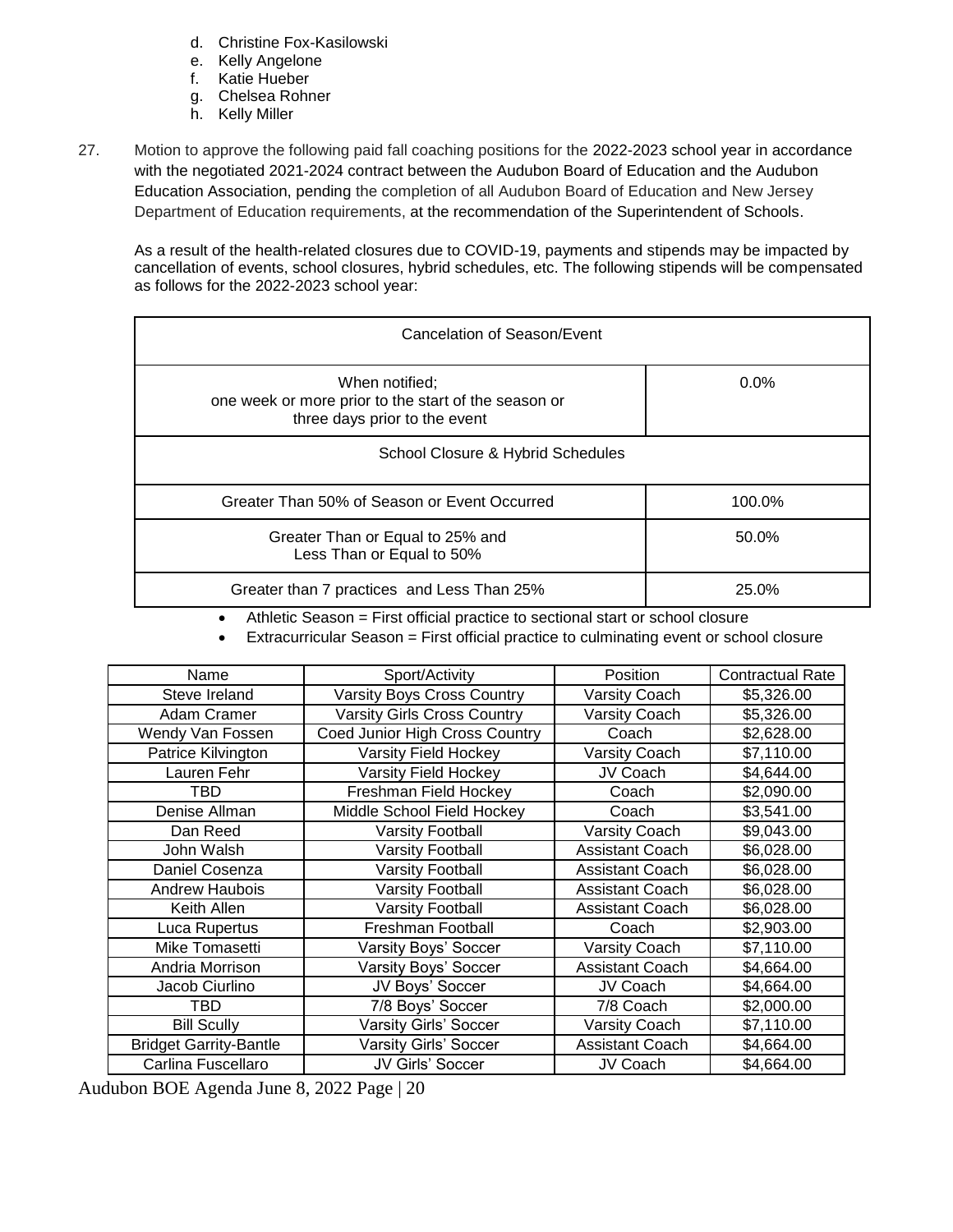| Danielle Reich            | Middle School Girls' Soccer             | Coach                                | \$2,000.00                  |
|---------------------------|-----------------------------------------|--------------------------------------|-----------------------------|
| <b>Eric Miller</b>        | Varsity Girls' Tennis                   | Varsity Coach                        | \$6,105.00                  |
| David Niglio              | <b>Varsity Girls' Tennis</b>            | <b>Assistant Varsity</b><br>Coach    | \$4,025.00                  |
| <b>Matthew Harter</b>     | Junior High Intramural Coed<br>Tennis   | Junior High School<br>Coach          | \$1,855.00                  |
| Patrice Kilvington        | <b>Elementary Field Hockey</b>          | <b>Elementary Coach</b>              | \$1,496.00                  |
| Amanda Brown              | <b>Fall Assistant Athletic Director</b> | Assistant                            | \$2,940.86                  |
| Scott LaPayover           | <b>Athletic Trainer Fall</b>            | <b>Athletic Trainer</b>              | \$6,398.00                  |
| TBD                       | <b>Fall Assistant Athletic Trainer</b>  | <b>Assistant Athletic</b><br>Trainer | \$2,461.00                  |
| Patrick Moran             | Flag Football                           | Coach                                | \$1,182.00                  |
| TBD                       | <b>Weight Training Fall</b>             | Instructor                           | \$976.40 (2/5<br>Stipend)   |
| <b>Christopher Harris</b> | <b>Weight Training Fall</b>             | Instructor                           | \$1,464.60 (3/5<br>Stipend) |
| Dan Reed                  | <b>Weight Training Summer</b>           | Instructor                           | \$2,441.00                  |
| Stephanie Davidson        | Varsity Cheerleading                    | <b>Varsity Coach</b>                 | \$4,082.00                  |
| Jenn Larson               | <b>Assistant Cheerleading</b>           | <b>Assistant Coach</b>               | \$3,027.00                  |

- 28. Motion to approve the following staff members as ticket takers for the 2022-2023 fall sports season at a rate of \$40.00 per home event in accordance with the negotiated 2021-2024 contract between the Audubon Board of Education and the Audubon Education Association, at the recommendation of the Superintendent of Schools.
	- Dawn Bentley Melani Borodziuk Stacy Caltagirone Dan Carter Andi Collazzo Luke Collazzo Patricia Coyle Adam Cramer Luanne Cross
- Angela DeFilippo Joe Furlong Debbie Horan Steve Ireland Patrice Kilvington Krista Little Sebastian Marino Barbara McNulty Meg Murray
- Joan Nolan Thea Ricci Nancy Scully Chris Sylvester Mike Tomasetti Emily Warren Eileen Willis
- 29. Motion to approve to approve football personnel for the 2022-2023 in accordance with the negotiated 2021- 2024 contract between the Audubon Board of Education and the Audubon Education Association, pending the completion of all Audubon Board of Education and New Jersey Department of Education requirements, at the recommendation of the Superintendent of Schools.

| Name                | Position                             | <b>Contractual Rate</b> |
|---------------------|--------------------------------------|-------------------------|
| Nick Lominica       | <b>Football Chain Crew</b>           | \$40 per home event     |
| Jack Coyle          | <b>Football Chain Crew</b>           | \$40 per home event     |
| Christopher O'Brien | <b>Football Chain Crew</b>           | \$40 per home event     |
| Austin Rampolia     | <b>Football Chain Crew</b>           | \$40 per home event     |
| Carmine Rampolla    | <b>Football Chain Crew</b>           | \$40 per home event     |
| Sam Santore         | Football Field Set-Up                | \$40 per home event     |
| <b>Kevin Quirk</b>  | <b>Football Announcer</b>            | \$40 per home event     |
| Dan Wilkins         | <b>Football Announcer</b>            | \$40 per home event     |
| Patrick Moran       | Football Scoreboard (Clock operator) | \$40 per home event     |
| Sam Santore         | Football Video Operator              | \$800.00 per season     |

30. Motion to approve the following volunteer (un-paid) fall coaching positions for the 2022-2023 fall sports season pending the completion of all Audubon Board of Education and New Jersey Department of Education requirements at the recommendation of the Superintendent of Schools: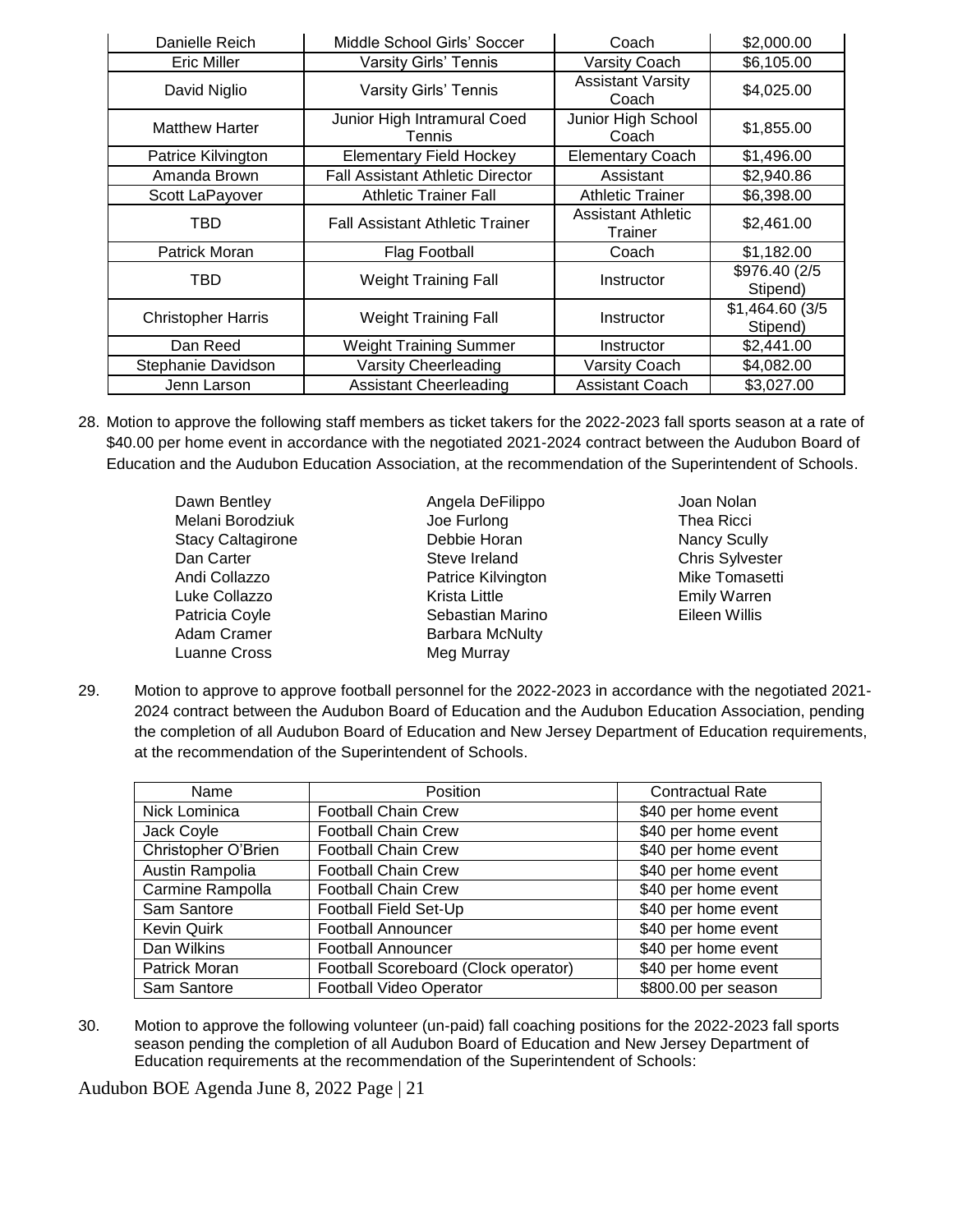| Name                          | Sport/Activity       | Position               |
|-------------------------------|----------------------|------------------------|
| Andi Collazzo                 | Cheerleading         | <b>Assistant Coach</b> |
| Kieren Boland                 | <b>Cross Country</b> | <b>Assistant Coach</b> |
| Anthony Pugliese              | <b>Cross Country</b> | <b>Assistant Coach</b> |
| Keighley Kilvington-Calderone | <b>Field Hockey</b>  | <b>Assistant Coach</b> |
| Aleksey Kilvington            | <b>Field Hockey</b>  | <b>Assistant Coach</b> |
| Thea Ricci                    | <b>Field Hockey</b>  | <b>Assistant Coach</b> |
| <b>Richard McManis</b>        | Football             | <b>Assistant Coach</b> |
| Ryan Knaul                    | Football             | <b>Assistant Coach</b> |
| Sam Santore                   | Football             | <b>Assistant Coach</b> |
| John Marlin                   | Boys' Soccer         | <b>Assistant Coach</b> |

Motion to Approve Items 1 through 30: \_\_\_\_\_\_\_\_\_\_\_\_\_\_\_\_\_\_\_ Second: \_\_\_\_\_\_\_\_\_\_\_\_\_\_\_\_\_\_\_\_

# **Roll Call**

| Ammie Davis       | Joseph Ryan        | Tara Butrica    | _ Nancy Schiavo |
|-------------------|--------------------|-----------------|-----------------|
| , Joseph Miller   | Christopher Proulx | _ Lori Cassidy  |                 |
| James Blumenstein | Allison Cox        | Andrea Robinson |                 |

31. Motion to approve the for the following staff members to be compensated for fulfilling their duties as advisors to student independent study as defined in the Audubon Junior-Senior High School Student Handbook at the rate of \$100.00 per student:

| Teacher                  | <b>Number of Students</b> | <b>Compensation</b> |
|--------------------------|---------------------------|---------------------|
| Carly Burton             | .50                       | \$50.00             |
| <b>Stacy Caltagirone</b> |                           | \$100.00            |
| Dan Carter               | 4.0                       | \$400.00            |
| Lee DeLoach              | 5.5                       | \$550.00            |
| Laurie Georgel           |                           | \$100.00            |
| Roberta Hanson-Swinney   | 4.5                       | \$450.00            |
| Nadia Koltsoon           | .50                       | \$50.00             |
| Janelle Mueller          |                           | \$300.00            |
| Erica Wenzel             | 1.0                       | \$100.00            |

32. + Motion to approve the Mansion Avenue School Breakfast Proctor for the 2022-2023 school year; morning breakfast duty beginning at 8:00 a.m. daily for a total stipend of \$1,250.00, at the recommendation of the Superintendent of Schools.

#### Denise Murphy

33. + Motion to approve the following staff members to the Mansion Avenue School SCIP committee for the 2022- 2023 school year, at the recommendation of the Superintendent of Schools.

| Jen Beebe       | Colleen McFetridge       | <b>Sharon McLaren</b> |
|-----------------|--------------------------|-----------------------|
| Lisa McGilloway | Christine Fox-Kasilowski |                       |

34 + Motion to approve the following staff members as Gardening Club advisers/supports staff for the 2022-2023 school year, up to 22 meetings per year at the instructional negotiated rate (\$40/hour) plus 1 hour of prep at the non-instructional negotiated rate (\$30/hour) per meeting; support staff up to 22 meetings per year at the at the instructional negotiated rate (\$40/hour), paid through ESSER, at the recommendation of the Superintendent of Schools.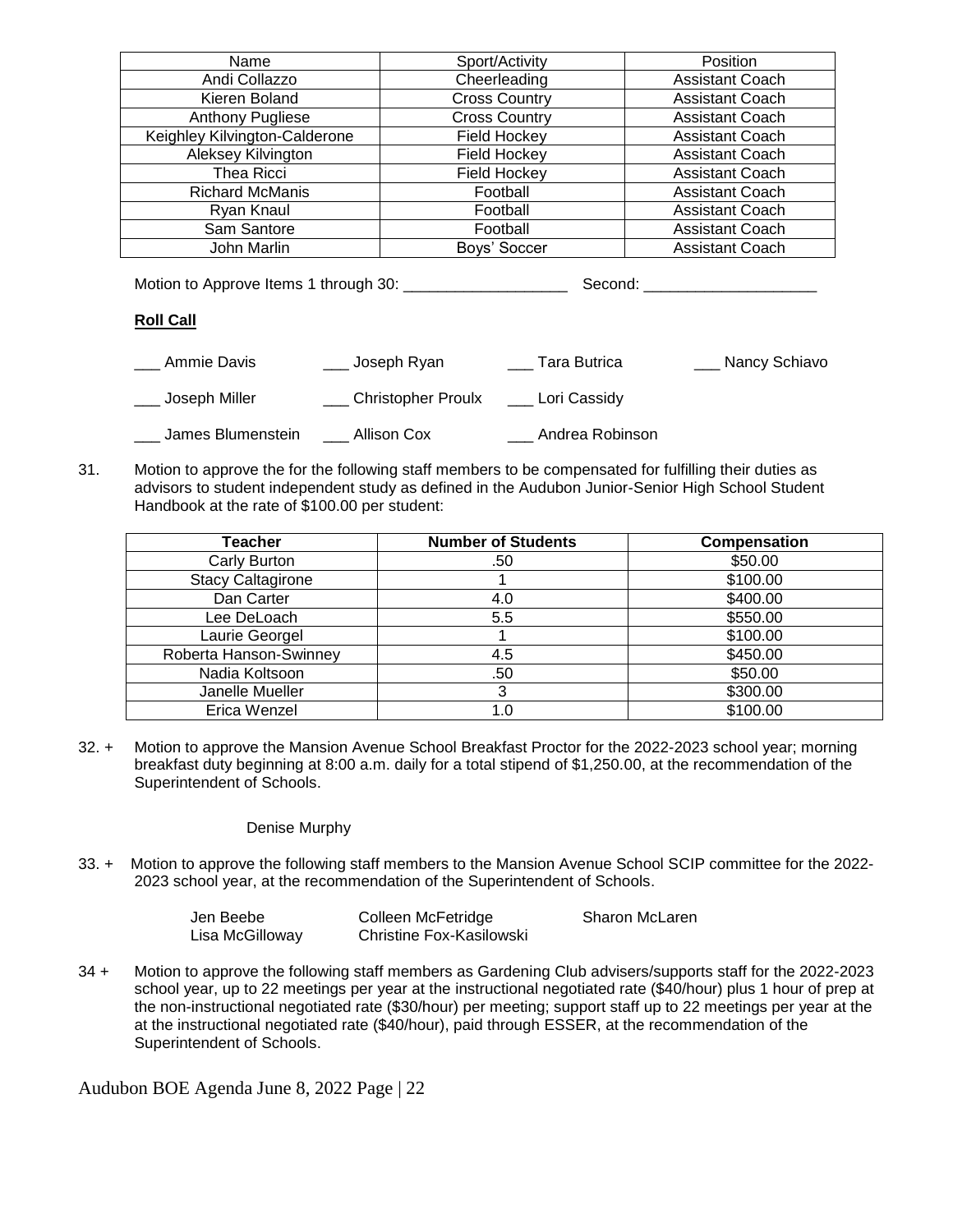Elizabeth McCurdy – Advisor Colleen McFetridge – Advisor Shannon Horan- Support Staff Katie Hueber – Support Staff

- 35. + Motion to revise the part-time Teacher of Basic Skills contract for Brittany Green, at Haviland Avenue School, effective retroactive to September 1, 2021 for the 2021-2022 school year in accordance with the 2021-2024 negotiated contract between the Audubon Board of Education and the Audubon Education Association from Step 1, BA to Step 1, BA +30, FTE 0.87, 29.5 hours per week, at the recommendation of the Superintendent of Schools.
- 36. + Motion to revise the re-appointment of the following non-tenured certificated personnel for the 2022-2023 school year in accordance with the negotiated 2021-2024 contract between the Audubon Board of Education and the Audubon Education Association at the recommendation of the Superintendent of Schools.

| 2 <sup>nd</sup> Year Personnel | Date of Tenure | <b>Degree</b> | <b>Step</b> | FTE. |
|--------------------------------|----------------|---------------|-------------|------|
| <b>Brittany Green</b>          | 9/2/25         | BA + 30       | 2           | 0.87 |
| 3rd Year Personnel             | Date of Tenure | <b>Degree</b> | <b>Step</b> | FTE. |
| Carly Burton                   | 9/2/24         | МA            | 5           | 1.0  |

37. + Motion to approve the following staff to serve as evening concert chaperones at Mansion Avenue School during the 2022-2023 school year at the non-instructional negotiated rate (\$30/hour), not to exceed \$800.00, at the recommendation of the Superintendent of Schools.

Patricia Martel Brad Rehn Banielle Reich Becky Gilbert

38. + Motion to approve the following staff member to facilitate the Mansion Avenue School STEAM Club for the 2022-2023; at the non-instructional negotiated rate (\$30/hour) for up to 12 hours prep; at the instructional negotiated rate (\$40/hour) for up to 12 sessions, paid through ESSER, at the recommendation of the Superintendent of Schools.

Patricia Martel

39. + Motion to revise the re-appointment of the following tenured secretarial staff for the 2022-2023 school year in accordance with the negotiated 2021-2024 contract between the Audubon Board of Education and the Audubon Education Association at the recommendation of the Superintendent of Schools.

| <b>Name</b> | Month | <b>Step</b> | Longevity                                | <b>FTE</b> |
|-------------|-------|-------------|------------------------------------------|------------|
| Cheryl Kane | 12    | 16          | $$500.00 - 10$ Yr.<br>$$600.00 - 15$ Yr. | 1.0        |

40. Motion to authorize the re-appointment of the following bus drivers for the 2022-2023 school year with the Audubon Board of Education, at the recommendation of the Superintendent of Schools.

| <b>NAME</b>      | <b>Rate 22-23</b> |
|------------------|-------------------|
| Luke Collazzo    | 26.35             |
| Theresa Fleshman | 26.35             |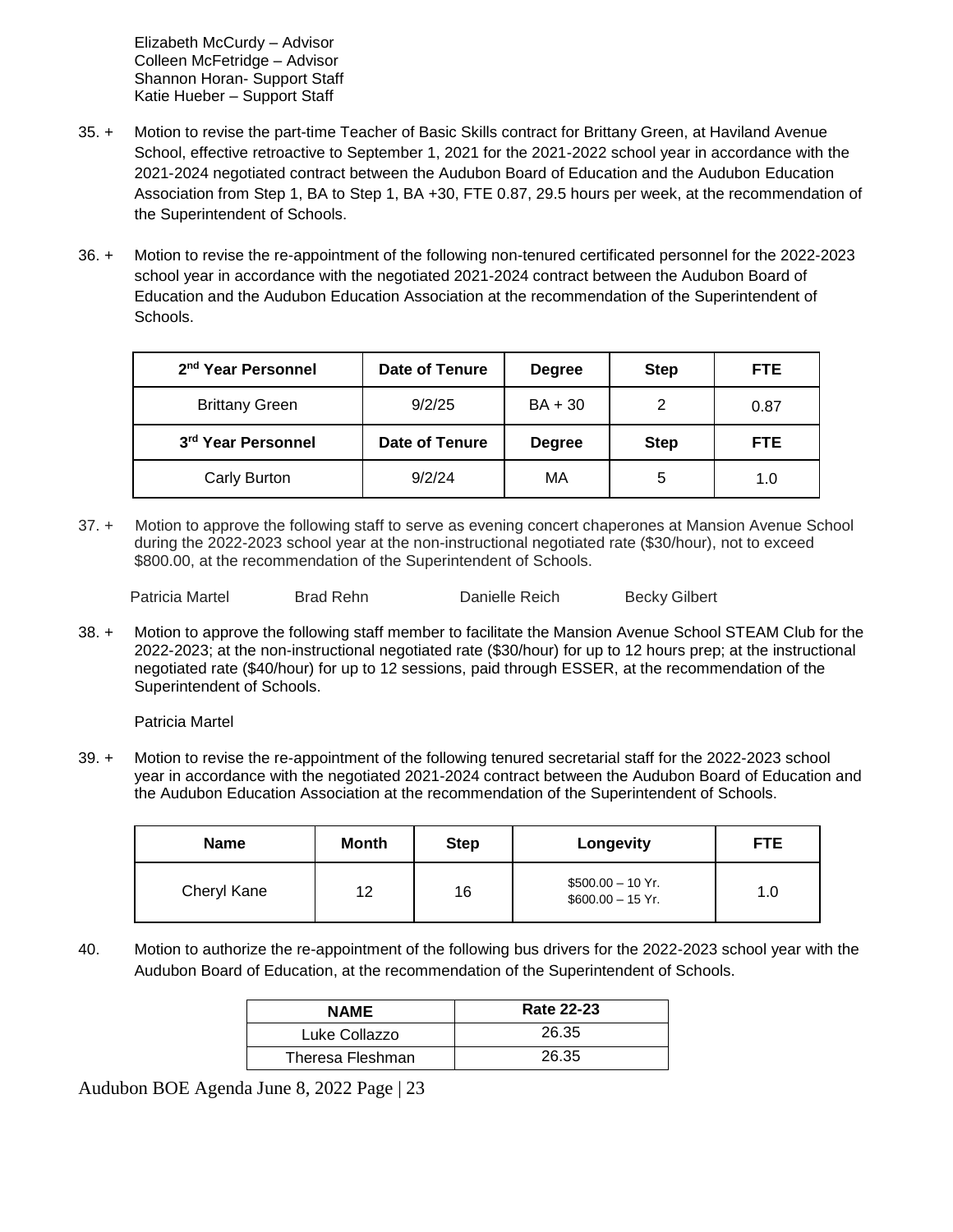| Paul Frantz     | 26.35 |
|-----------------|-------|
| Hugh Riley      | 27.00 |
| Michael Thomson | 26.35 |

41. + Motion to approve the Mansion Avenue School Climate Committee for the 2022-2023 school year; committee will meet up to 20 sessions, up to 2 sessions in the summer of 2022 with an additional up to 2 hours per month for research and writing; each staff member will receive up to \$1,800.00; substitutes do not receive preparation pay; paid through the ARP-ESSER Grant, at the recommendation of the Superintendent of Schools.

| Colleen McFetridge | Bridget Bialecki | Lisa McGilloway | Patricia Martel |
|--------------------|------------------|-----------------|-----------------|
| Nicole Racite      | Cara Novick      | Missy Falkowski |                 |

42. + Motion to approve the following staff members as RTI Coordinators for the 2022-2023 school year:

| School                 | Name                    | FTF | Stipend         |
|------------------------|-------------------------|-----|-----------------|
| Mansion Avenue         | Lisa McGilloway         |     | \$2,589.43      |
| Haviland Avenue        | Alvcia Colucci          | 0.5 | \$1.294.72      |
| <b>Haviland Avenue</b> | <b>Francine Bechtel</b> | 0.5 | .294.72<br>\$1. |

- 43. + Motion to approve curriculum writing to be compensated based on the negotiated rate (\$800.00 per curriculum) between the Audubon Education Association and the Audubon Board of Education for the following staff members, at the recommendation of the Superintendent of Schools.
	- a. Career & Technical Education (Yearbook Middle School) Dustin Stiles
	- b. Career & Technical Education Game Design Dustin Stiles
	- c. Career & Technical Education (Yearbook High School) Dustin Stiles
	- d. Science: Life (Anatomy & Medical Terminology) Nancy Wolgamot
- 44. + Motion to approve Lisa McGilloway for summer hours not to exceed 50 hours at the negotiated rate (\$30/hour) in preparation for building level Response to Intervention (RTI) planning including but not limited to cycle planning for all meetings, research, training preparation, academic support, and scheduling preparation for the 2022-2023 school year, at the recommendation of the Superintendent of Schools.
- 45. + Motion to approve Alycia Colucci for summer hours not to exceed 25 hours at the negotiated rate (\$30/hour) in preparation for building level Response to Intervention (RTI) planning including but not limited to cycle planning for all meetings, research, training preparations, academic support, and scheduling preparation for the 2022-2023 school year, at the recommendation of the Superintendent of Schools.
- 46. + Motion to approve Francine Bechtel for summer hours not to exceed 25 hours at the negotiated rate (\$30/hour) in preparation for building level Response to Intervention (RTI) planning including but not limited to cycle planning for all meetings, research, training preparations, academic support, and scheduling preparation for the 2022-2023 school year, at the recommendation of the Superintendent of Schools.
- 47. + Motion to approve the following staff members for the Positive Behavior in Schools (PBIS) team at Haviland Avenue School. The PBIS team will meet for up to 20 hours during the school year; additional summer training s and meetings may also be added as need; staff members will be paid at the negotiated noninstructional rate of (\$30/hour), paid through ESSER, as recommended by the Superintendent of Schools.

| Maria McCutcheon | Brianna Henderson | Silveria Mastalsz | Rosemary Lang        |
|------------------|-------------------|-------------------|----------------------|
| Alycia Colucci   | Diebra Newman     | Joanne McCarty    | Christine Smialowski |

48. + Motion to approve the following staff members for the Positive Behavior in Schools (PBIS) team at Mansion Avenue School. The PBIS team will meet for up to 20 hours during the school year; additional summer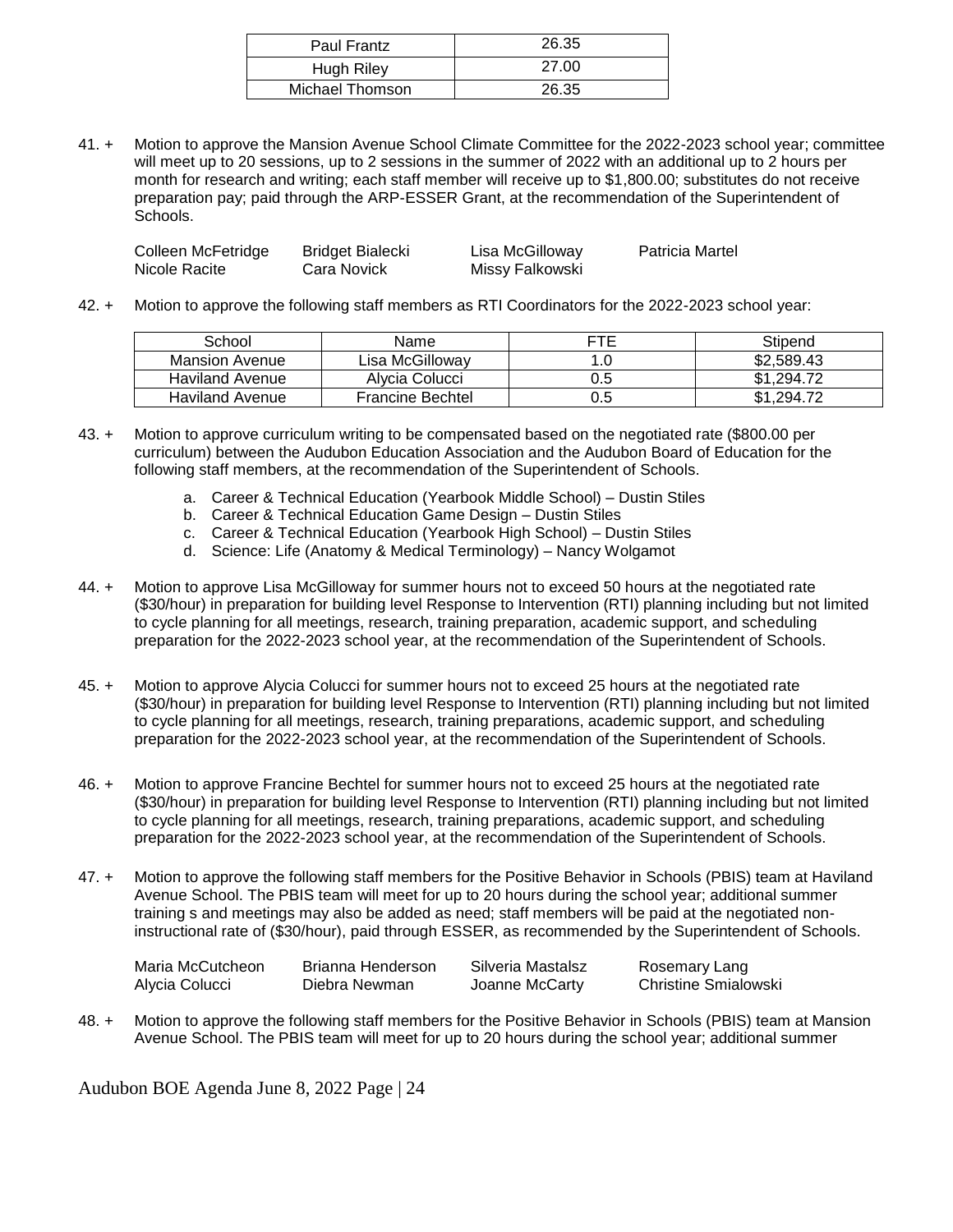training s and meetings may also be added as need; staff members will be paid at the negotiated noninstructional rate of (\$30/hour), paid through ESSER, as recommended by the Superintendent of Schools.

Cara Novick Lisa McGilloway Jen Beebe Maddy Meehan Sue Jenkinson Missy Falowski Shannon Horan Christine Fox-Kasilowski

49. + Motion to approve the following staff to facilitate the Mansion Avenue School helping PAWS Club for the 2022-2023 school year; club meetings outside the school day, up to 25 meetings per year; at the instructional negotiated rate (\$40/hour), paid through ESSER, at the recommendation of the Superintendent of Schools.

Cara Novick Danielle Reich

50. + Motion to approve the following staff members as Social/Emotional Learning/HIB Interventionists at Mansion Avenue School for the 2022-2023 school year; meetings inside and/or outside the school day as scheduled when needs arise; 2022 summer meetings (up to 2) with dates TBD, at the negotiated instructional rate (\$40/hour); non-instructional negotiated rate (\$30/hour) for summer meetings, paid through ESSER, at the recommendation of the Superintendent of Schools.

Cara Novick Kyle Shireman Stephanie Berenato

- 51. Motion to approve the Bruce Dyer to complete technology duties as assigned and preapproved by the Superintendent of Schools for up to 150 hours at the negotiated rate of \$30.00 per hour from June 21, 2022 through August 31, 2022 with executed time sheets.
- **52.** Motion to approve the 12 month (FTE 1.0) Administrative Assistant contract for Kelly Burns, at the Audubon Jr. /Sr. High School, for the 2022-2023 school year at Step 3, effective July 1, 2022, at the recommendation of the Superintendent of Schools.
- 53. Motion to approve the following elementary school guidance counselors with duties assigned and preapproved by the Director of School Counseling for up to 50 hours of summer work at their individual hourly rate with executed time sheets:

Cara Novick Christine Batra Maria McCutcheon

- 54. + Motion to approve Carl Ellinwood to complete videos of his instruction as part of his National Board Certification as a Teacher of Music during the 2022-2023 school year. Parent permission will be secured for all classes being video-taped. All recordings are the property of Mr. Ellinwood and will be destroyed under the supervision of the building principal(s) upon his submission to and completion of his National Board Certification.
- 55. Motion to approve the following Student Maintenance Assistants (General Maintenance &/or Painting) as summer workers at the hourly rate of \$13.00 (excluding lunch) for 6.0 hours per day, Monday through Thursday, from June 21, 2022 through August 26, 2022 with executed time sheets at the recommendation of the Superintendent of Schools:
	- 1. Taylor Donnelly
	- 2. Jada Braswell
	- 3. Caitlyn Cavallaro
	- 4. Elizabeth Scott
	- 5. Daniel Brown
	- 6. Sherlyn Hernandez

# 56. **Motion to approve the following Resolution Recognizing Beth Evans-Crosby, Teacher of Special Education.**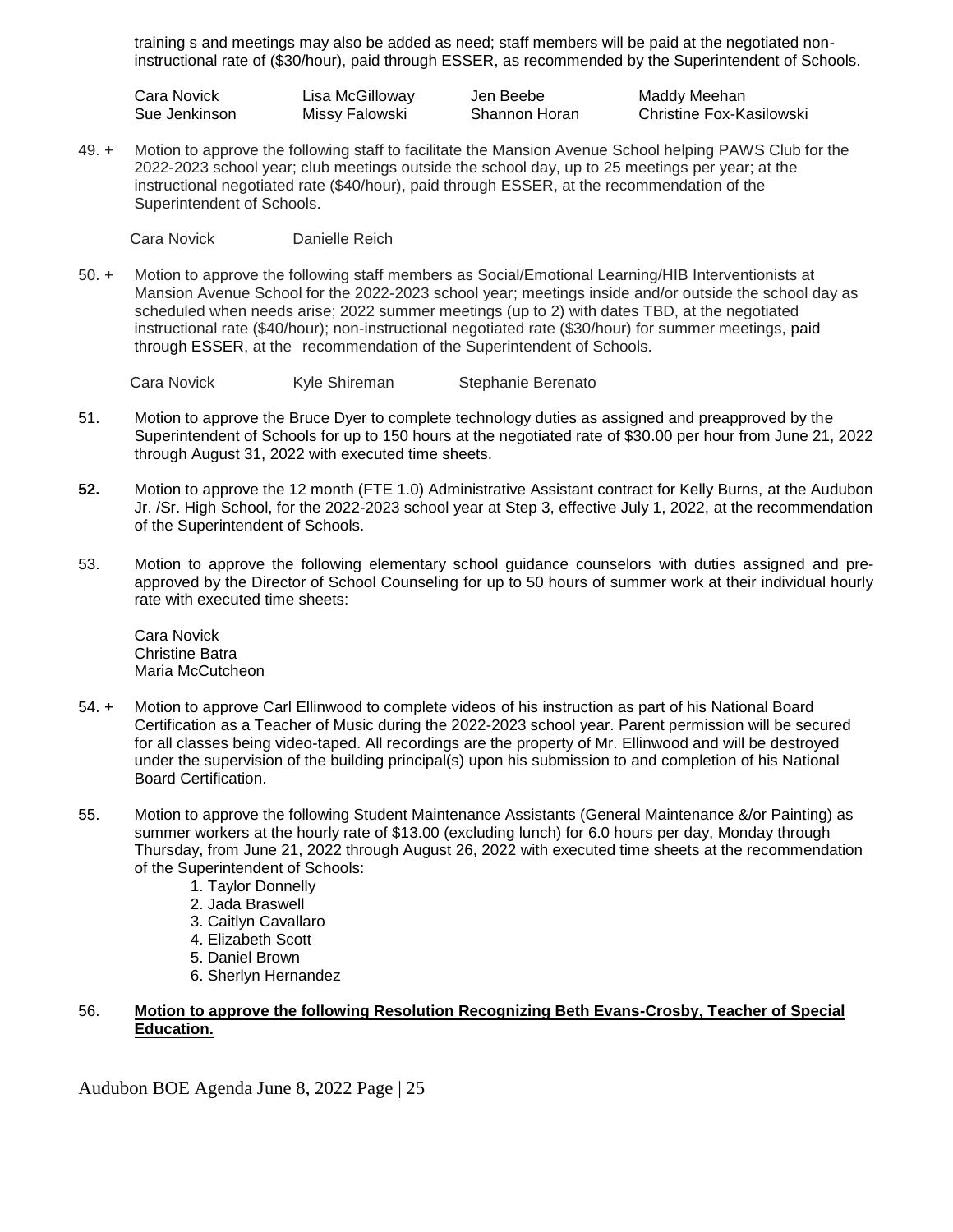**WHEREAS, BETH EVANS-CROSBY** has served twenty-nine (27) years as a teacher in the Audubon Public School District, and during that time has performed her duties in a manner which has been beneficial to the children of Audubon, the Audubon Board of Education, and to the community of Audubon; and

**WHEREAS,** she has constantly striven for professional growth, for enrichment of students and staff, and the betterment of the school system since 1995; and

**WHEREAS, BETH EVANS-CROSBY** has given of her time and talents, and has worked effectively with hundreds of students during her tenure, and has manifested a spirit of cooperation with parents, administrators, and colleagues;

**THEREFORE BE IT RESOLVED** that on the occasion of her retirement July 1, 2022, the Board of Education of the Borough of Audubon, herby expresses to **BETH EVANS-CROSBY**, thanks and appreciation for her many years of dedicated service to the youth of Audubon, and sincerely wishes her many happy and healthy years of retirement; and

**BE IT FURTHER RESOLVED** that this Resolution be read into the Minutes of the Board of Education in the Borough of Audubon and a copy of the Resolution be delivered to Ms. **Beth Evans-Crosby**.

#### 57. **Motion to approve the following Resolution Recognizing Barbara McNulty, Special Education Aide.**

**WHEREAS, BARBARA MCNULTY** has served twenty-one (21) years as a Special Education Aide in the Audubon Public School District, and during that time has performed her duties in a manner which has been beneficial to the children of Audubon, the Audubon Board of Education, and to the community of Audubon; and

**WHEREAS,** she has constantly striven for professional growth, for enrichment of students and staff, and the betterment of the school system since 1991; and

**WHEREAS, BARBARA MCNULTY** has given of her time and talents, and has worked effectively with hundreds of students during her tenure, and has manifested a spirit of cooperation with parents, administrators, and colleagues;

**THEREFORE BE IT RESOLVED** that on the occasion of her retirement June 30, 2022, the Board of Education of the Borough of Audubon, herby expresses to **BARBARA MCNULTY**, thanks and appreciation for her many years of dedicated service to the youth of Audubon, and sincerely wishes her many happy and healthy years of retirement; and

**BE IT FURTHER RESOLVED** that this Resolution be read into the Minutes of the Board of Education in the Borough of Audubon and a copy of the Resolution be delivered to Ms. Barbara McNulty.

#### 58. **Motion to approve the following Resolution Recognizing Patricia Coyle, Secretary to the Supervisor of Special Education Services.**

**WHEREAS, PATRICIA COYLE** has served twenty-three (23) years as a Secretary in the Audubon Public School District, and during that time has performed her duties in a manner which has been beneficial to the faculty, staff, and students of Audubon, the Audubon Board of Education, and to the community of Audubon; and

**WHEREAS,** she has rendered dedicated service to the public school students and to the community of Audubon since 1999; and

**WHEREAS, PATRICIA COYLE** in her years of service to the Audubon Public School District has shown dedication in performing secretarial and clerical responsibilities necessary for an efficient and effective school office that assisted the Principal and school staff in the performance of responsibilities so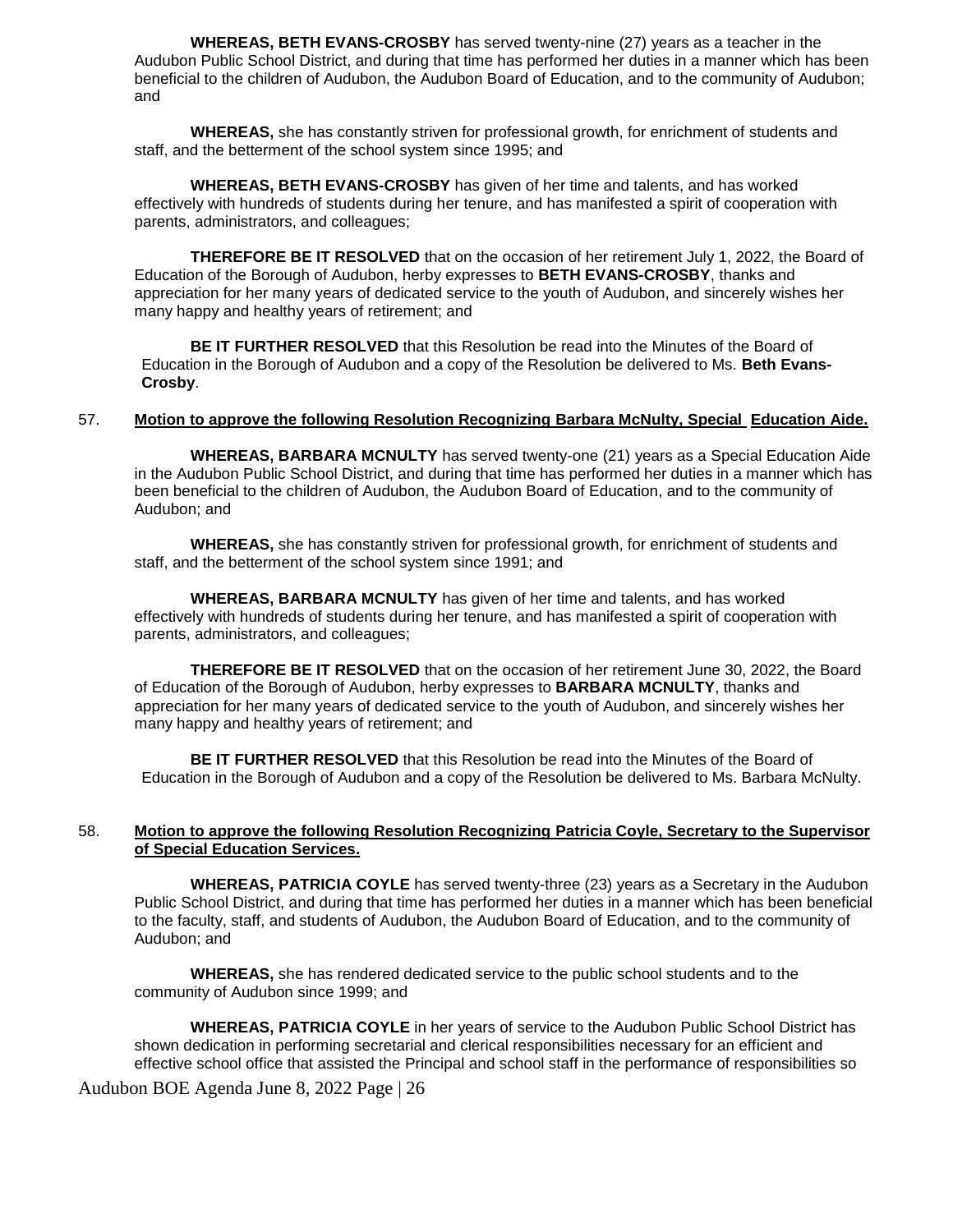that a safe learning environment and effective instruction were provided to all students to ensure that all students met or exceeded the New Jersey Student Learning Standards.

**THEREFORE BE IT RESOLVED** that on the occasion of her retirement, August 1, 2022, the Board of Education of the Borough of Audubon, herby expresses to **PATRICIA COYLE**, thanks and appreciation for her many years of dedicated service to the community of Audubon, and sincerely wishes her many happy and healthy years of retirement; and

**BE IT FURTHER RESOLVED** that this Resolution be read into the Minutes of the Board of Education in the Borough of Audubon and a copy of the Resolution be delivered to Ms. Patricia Coyle.

### . **Motion to approve the following Resolution Recognizing Luanne Cross, Secretary for the Guidance Department.**

**WHEREAS, LUANNE CROSS** has served twenty-two (22) years as a Secretary in the Audubon Public School District, and during that time has performed her duties in a manner which has been beneficial to the faculty, staff, and students of Audubon, the Audubon Board of Education, and to the community of Audubon; and

**WHEREAS,** she has rendered dedicated service to the public school students and to the community of Audubon since 2000; and

**WHEREAS, LUANNE CROSS**, in her years of service to the Audubon Public School District has shown dedication in performing secretarial and clerical responsibilities necessary for an efficient and effective school office that assisted the Athletic Director and school staff in the performance of responsibilities so that a safe learning environment and effective instruction were provided to all students to ensure that all students met or exceeded the New Jersey Student Learning Standards.

**THEREFORE BE IT RESOLVED** that on the occasion of her retirement, August 1, 2022, the Board of Education of the Borough of Audubon, herby expresses to **LUANNE CROSS**, thanks and appreciation for her many years of dedicated service to the community of Audubon, and sincerely wishes her many happy and healthy years of retirement; and

**BE IT FURTHER RESOLVED** that this Resolution be read into the Minutes of the Board of Education in the Borough of Audubon and a copy of the Resolution be delivered to Ms. Luanne Cross.

#### 59. **Motion to approve the following Resolution Recognizing Lester Jones, Custodian.**

**WHEREAS, LESTER JONES** has served eighteen (18) years as a custodial and maintenance staff member in the Audubon Public School District, and during that time has performed his duties in a manner which has been beneficial to the faculty, staff, and students of Audubon, the Audubon Board of Education, and to the community of Audubon; and

**WHEREAS,** he has rendered dedicated service to the public school students and to the community of Audubon since 2004; and

**WHEREAS, LESTER JONES** in his years of service to the Audubon Public School District has shown dedication to maintaining the district's buildings, grounds, machinery, equipment, and furnishing in a condition of operating excellence, cleanliness, and safety to so that maximum effectiveness and efficiency were realized for educational, recreational, and community use.

**THEREFORE BE IT RESOLVED** that on the occasion of his retirement, June 30, 2022, the Board of Education of the Borough of Audubon, herby expresses to **LESTER JONES**, thanks and appreciation for his many years of dedicated service to the community of Audubon, and sincerely wishes him many happy and healthy years of retirement; and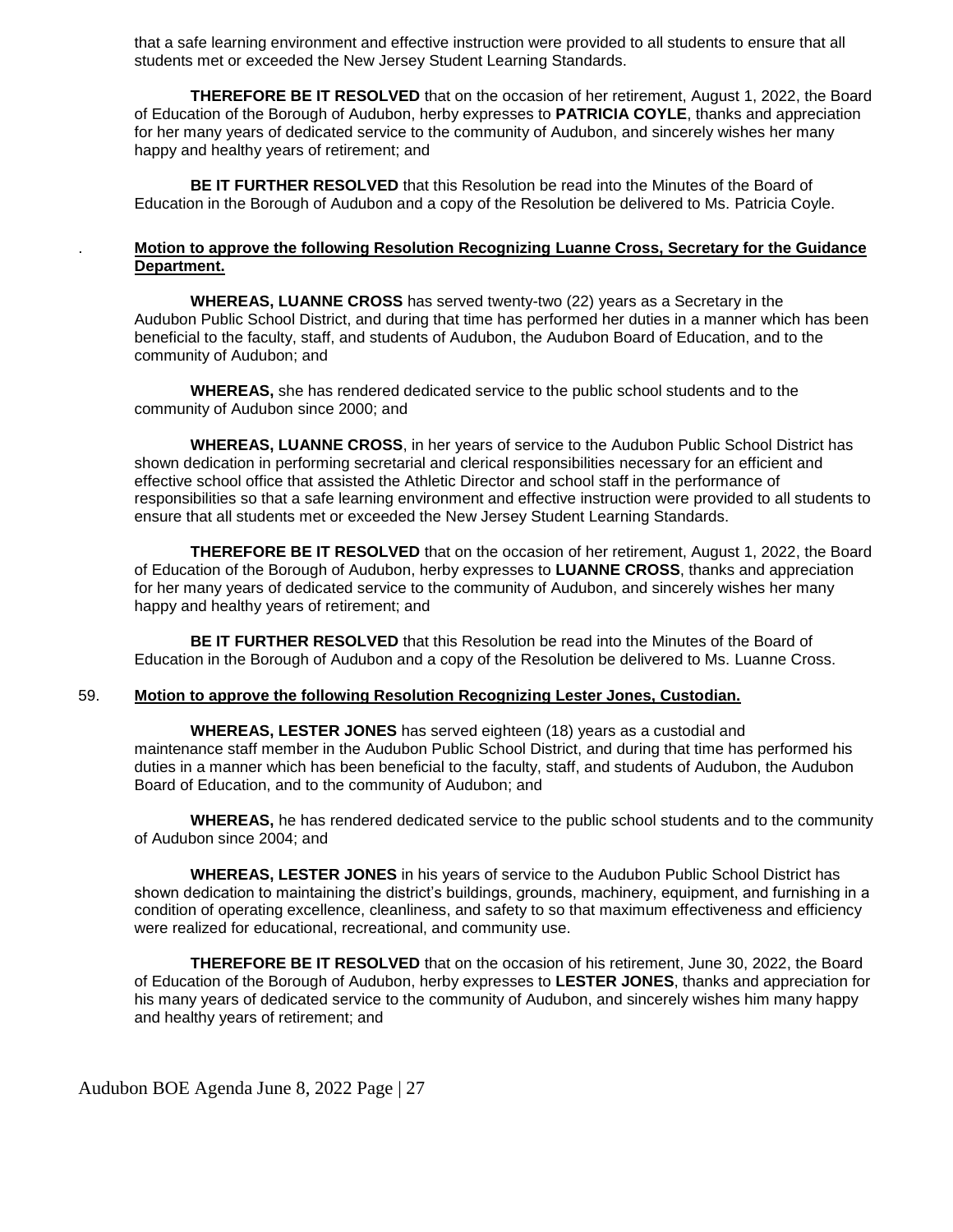**BE IT FURTHER RESOLVED** that this Resolution be read into the Minutes of the Board of Education in the Borough of Audubon and a copy of the Resolution be delivered to Mr. Lester Jones.

#### **Motion to approve the following Resolution Recognizing Joan Nolan, Secretary to the Principal at Haviland Avenue School.**

**WHEREAS, JOAN NOLAN** has served thirty-nine (39) years as a Secretary in the Audubon Public School District, and during that time has performed her duties in a manner which has been beneficial to the faculty, staff, and students of Audubon, the Audubon Board of Education, and to the community of Audubon; and

**WHEREAS,** she has rendered dedicated service to the public school students and to the community of Audubon since 1983; and

**WHEREAS, JOAN NOLAN**, in her years of service to the Audubon Public School District has shown dedication in performing secretarial and clerical responsibilities necessary for an efficient and effective school office that assisted the Athletic Director and school staff in the performance of responsibilities so that a safe learning environment and effective instruction were provided to all students to ensure that all students met or exceeded the New Jersey Student Learning Standards.

**THEREFORE BE IT RESOLVED** that on the occasion of her retirement, December 31, 2021, the Board of Education of the Borough of Audubon, herby expresses to **JOAN NOLAN**, thanks and appreciation for her many years of dedicated service to the community of Audubon, and sincerely wishes her many happy and healthy years of retirement; and

**BE IT FURTHER RESOLVED** that this Resolution be read into the Minutes of the Board of Education in the Borough of Audubon and a copy of the Resolution be delivered to Ms. Joan Nolan.

## 60. **Motion to approve the following Resolution Recognizing Judy Ottiano, Elementary Teacher of Art.**

**WHEREAS, JUDY OTTIANO** has served thirty-eight (38) years as a teacher in the Audubon Public School District, and during that time has performed her duties in a manner which has been beneficial to the children of Audubon, the Audubon Board of Education, and to the community of Audubon; and

**WHEREAS,** she has constantly striven for professional growth, for enrichment of students and staff, and the betterment of the school system since 1984; and

**WHEREAS, JUDY OTTIANO** has given of her time and talents, and has worked effectively with hundreds of students during her tenure, and has manifested a spirit of cooperation with parents, administrators, and colleagues;

**THEREFORE BE IT RESOLVED** that on the occasion of her retirement June 30, 2022, the Board of Education of the Borough of Audubon, herby expresses to **JUDY OTTIANO**, thanks and appreciation for her many years of dedicated service to the youth of Audubon, and sincerely wishes her many happy and healthy years of retirement; and

**BE IT FURTHER RESOLVED** that this Resolution be read into the Minutes of the Board of Education in the Borough of Audubon and a copy of the Resolution be delivered to Ms. **Judy Ottiano**.

#### 61. **Motion to approve the following Resolution Recognizing John Buchs, Principal of the Audubon Jr. /Sr. High School**

**WHEREAS, JOHN BUCHS** has served thirty-five (35) years in the Audubon Public School District, and during that time has performed his duties in a manner which has been beneficial to the children of Audubon, the Audubon Board of Education, and to the community of Audubon; and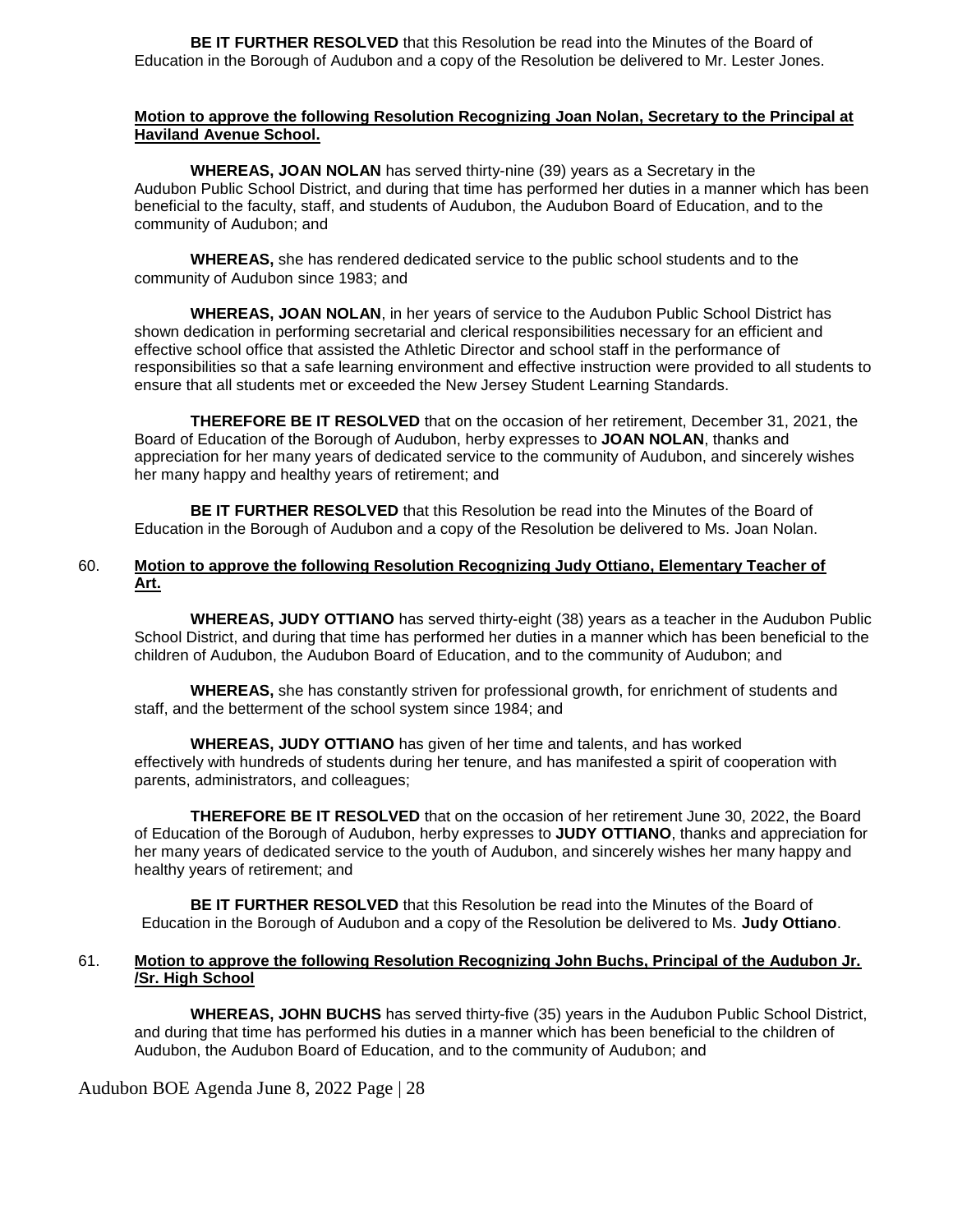**WHEREAS,** he has constantly striven for professional growth, for enrichment of students and staff, and the betterment of the school system since 1987; and

**WHEREAS, JOHN BUCHS** has given of his time and talents, and has worked effectively with hundreds of students during his tenure, and has manifested a spirit of cooperation with parents, administrators, and colleagues;

**THEREFORE BE IT RESOLVED** that on the occasion of her retirement October 1, 2021, the Board of Education of the Borough of Audubon, herby expresses to **JOHN BUCHS**, thanks and appreciation for his many years of dedicated service to the youth of Audubon, and sincerely wishes him many happy and healthy years of retirement; and

**BE IT FURTHER RESOLVED** that this Resolution be read into the Minutes of the Board of Education in the Borough of Audubon and a copy of the Resolution be delivered to Mr. **Robert Buchs**.

|                   | Motion to Approve Items 31 through 61: ________________ | Second:         |               |
|-------------------|---------------------------------------------------------|-----------------|---------------|
| <b>Roll Call</b>  |                                                         |                 |               |
| Ammie Davis       | ___ Joseph Ryan                                         | Tara Butrica    | Nancy Schiavo |
| Joseph Miller     | Christopher Proulx Lori Cassidy                         |                 |               |
| James Blumenstein | Allison Cox                                             | Andrea Robinson |               |

## **XVIII. REPORTS:**

**XIX**. HIB District Report

| <b>June 2022</b>                         | <b>BULLYING INCIDENTS REPORT</b> |         |              |  |
|------------------------------------------|----------------------------------|---------|--------------|--|
| <b>SCHOOL</b>                            | <b>Confirmed HIB</b>             | Non-HIB | <b>Total</b> |  |
| AHS #8620, #8632, #8644,<br>#8712, #8741 |                                  |         | 5            |  |
| MAS #8657                                |                                  |         |              |  |
| <b>HAS</b>                               |                                  |         |              |  |
| <b>APPS</b>                              |                                  |         |              |  |

#### **XX**. Superintendent's Report

- A. District Items, **Andy Davis** B. Curriculum & Instruction, **Shamus Burke**
- **XXI.** Special Program Representatives:
	- A. CCESC Rep. Rotation: **Joseph Miller**
	- B. CCSBA Rep. Rotation: **Ammie Davis**
	- C. Audubon Education Foundation: **Lori Cassidy**
- **XXII.** Board Member Comments
- **XXIII. Public Participation:** (Open Discussion)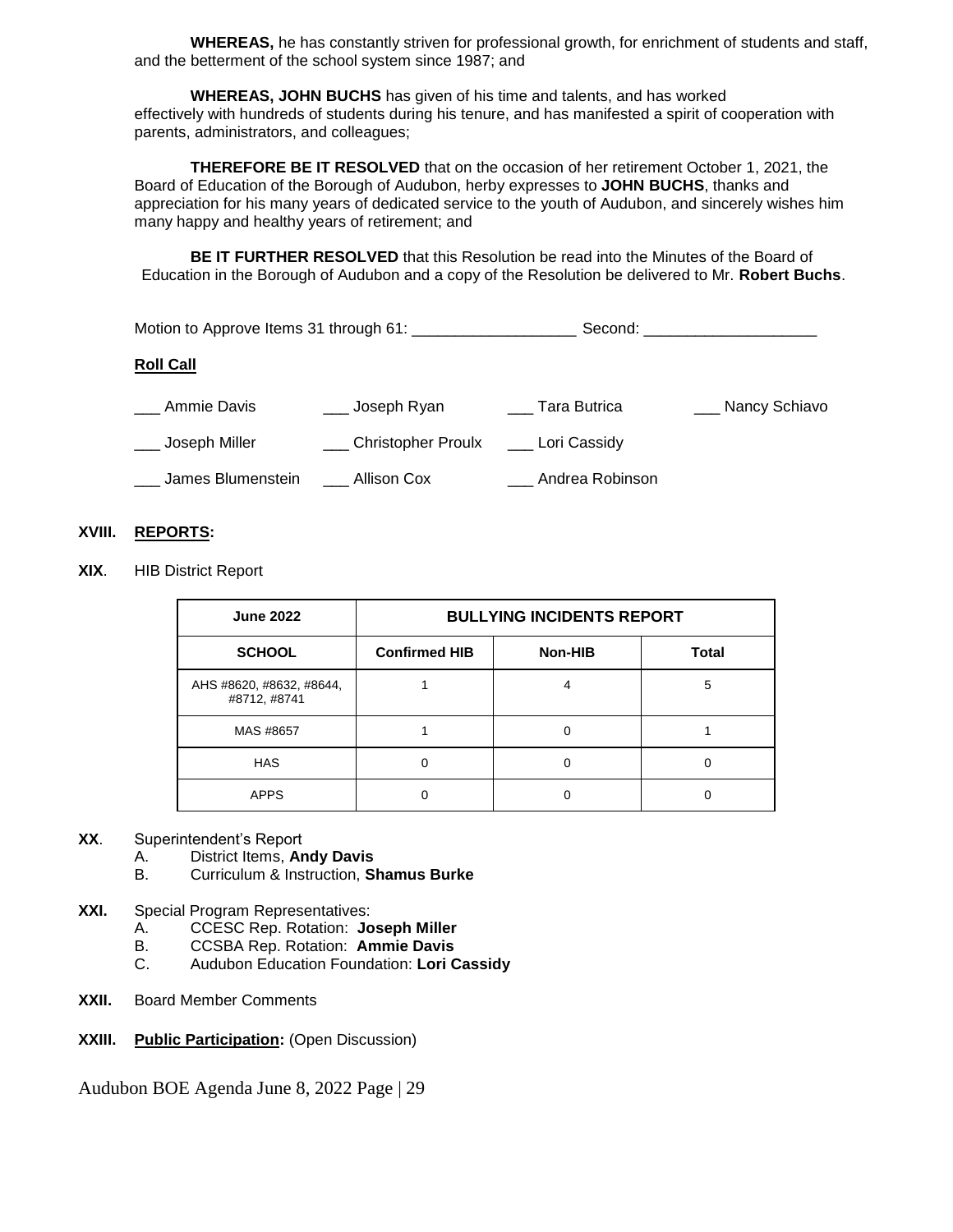The Board of Education recognizes the value of public comment on educational issues and the importance of allowing members of the public to express themselves on school matters of community interest.

In order to permit the fair and orderly expression of such comment, the Board has set aside two portions of this Board meeting for public comment on any school or school district issue that a member of the public feels may be of interest to the residents of the school district.

For the first portion, public comments are invited on matters pertaining only to the agenda for tonight's meeting. For the second portion, public comments are invited on all matters pertaining to the school district.

Participants should announce their name, address, and any group they may represent, if applicable. The Board reserves the right to limit public discussion. Public discussion of a topic will be limited to fifteen (15) minutes, and individual speakers will be limited to three (3) minutes. No participant may speak more than once on the same topic until all others who wish to speak on that topic have been heard. Reference bylaws #0167 of the Audubon Public Schools Board of Education Policy Manual.

The Board uses the public comment period as an opportunity to listen to citizen. Not all issues brought to a Board meeting will be resolved at that particular meeting. Complaints stated or actions requested by the public may be taken under advisement by the Board for investigation, discussion, actions, or disposition at a later date or time. The public comments sessions are an opportunity for citizens to share their opinions and remarks with the Board; it is not a question and answer session. The Board may or may not respond to public comments at the time they are made and is under no obligation to do so.

The Board does not endorse public comments nor will the Board be held liable for comments made by members of the public. Any individuals who may be the subject of public comments, including district employees, shall retain all rights against defamation and slander according to the laws of New Jersey.

#### **XXIV. Executive Session**

1. Motion to move the Board of Education, by Resolution, adjourn into Executive Session from which the general public will be excluded to discuss school matters. The results of this session will be made public immediately after or as soon thereafter as a decision is reached. **Action may/may not be taken.**

|      | 2. Motion to reconvene the Board of Education, by Resolution.                                                                                                 |                                 |  |                   |  |
|------|---------------------------------------------------------------------------------------------------------------------------------------------------------------|---------------------------------|--|-------------------|--|
|      |                                                                                                                                                               |                                 |  |                   |  |
|      | Time: _____________                                                                                                                                           | Voice Count: __________________ |  |                   |  |
| XXV. | <b>ADJOURNMENT</b>                                                                                                                                            |                                 |  |                   |  |
|      | 1. The next Regular Board of Education meeting is scheduled for Wednesday, July 13, 2022 at 6:30 PM in the<br>Audubon Junior-Senior High School Media Center. |                                 |  |                   |  |
|      | 2. Motion to adjourn meeting at approximately ____________ pm.                                                                                                |                                 |  |                   |  |
|      |                                                                                                                                                               |                                 |  |                   |  |
|      | <b>Roll Call</b>                                                                                                                                              |                                 |  |                   |  |
|      | ___ Ammie Davis      ___ Joseph Ryan      ___ Tara Butrica                                                                                                    |                                 |  | ___ Nancy Schiavo |  |
|      | Audubon BOE Agenda June 8, 2022 Page   30                                                                                                                     |                                 |  |                   |  |